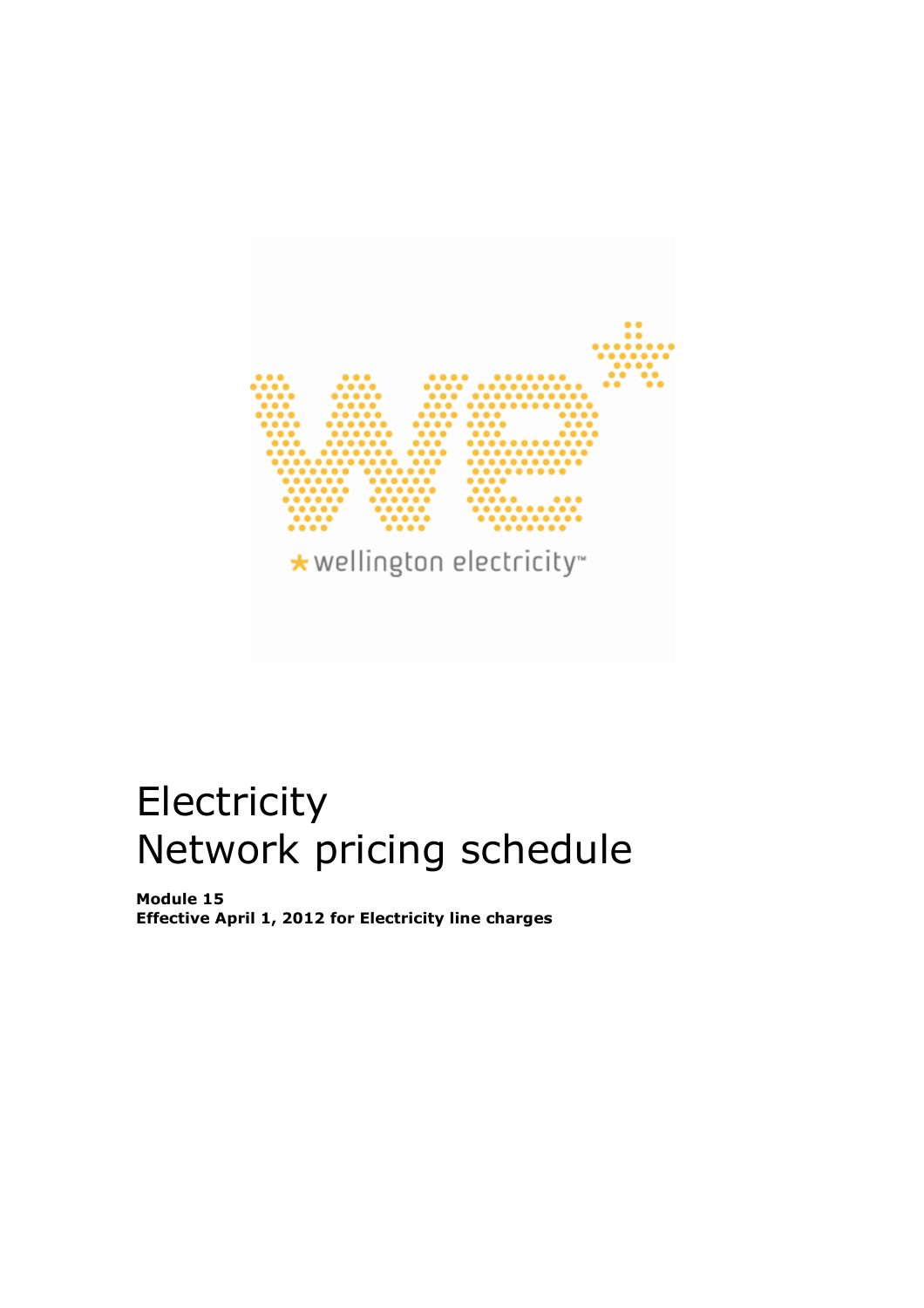

## **Contents**

| Section 1: |          |                                                    |  |
|------------|----------|----------------------------------------------------|--|
| 1.1        |          |                                                    |  |
| Section 2: |          |                                                    |  |
| 2.1        |          |                                                    |  |
| 2.1.1      |          |                                                    |  |
| 2.1.2      |          |                                                    |  |
| 2.1.3      |          |                                                    |  |
| 2.1.4      |          |                                                    |  |
| 2.1.5      |          |                                                    |  |
| 2.1.6      |          |                                                    |  |
| 2.1.7      |          |                                                    |  |
| 2.1.8      |          |                                                    |  |
| 2.1.9      |          |                                                    |  |
| 2.1.10     |          |                                                    |  |
| 2.1.11     |          |                                                    |  |
|            | 2.1.11.1 |                                                    |  |
|            | 2.1.11.2 |                                                    |  |
| 2.1.12     |          |                                                    |  |
| 2.2        |          |                                                    |  |
| 2.2.1      |          |                                                    |  |
| 2.2.2      |          |                                                    |  |
| 2.2.3      |          |                                                    |  |
| 2.3        |          |                                                    |  |
| 2.3.1      |          | Price Categories (do we need to mention EV here?)9 |  |
| 2.3.2      |          |                                                    |  |
| 2.3.3      |          |                                                    |  |
| 2.3.4      |          |                                                    |  |
| 2.4        |          |                                                    |  |
| 2.4.1      |          |                                                    |  |
| 2.4.2      |          |                                                    |  |
| 2.4.3      |          |                                                    |  |
| 2.5        |          |                                                    |  |
| 2.5.1      |          |                                                    |  |
| 2.5.2      |          |                                                    |  |
| 2.5.3      |          |                                                    |  |
| 2.5.4      |          |                                                    |  |
| 2.5.5      |          |                                                    |  |
| 2.6        |          |                                                    |  |
| 2.7        |          |                                                    |  |
| 2.7.1      |          |                                                    |  |
| 2.7.2      |          |                                                    |  |
| 2.7.3      |          |                                                    |  |
|            | 2.7.3.1  |                                                    |  |
| 2.8        |          |                                                    |  |
| 2.9        |          |                                                    |  |
| 2.9.1      |          | Residential Service Areas - Wellington Network 18  |  |
| 2.9.2      |          | Commercial Service Areas - Wellington Network  19  |  |
| 2.9.3      |          |                                                    |  |
|            |          |                                                    |  |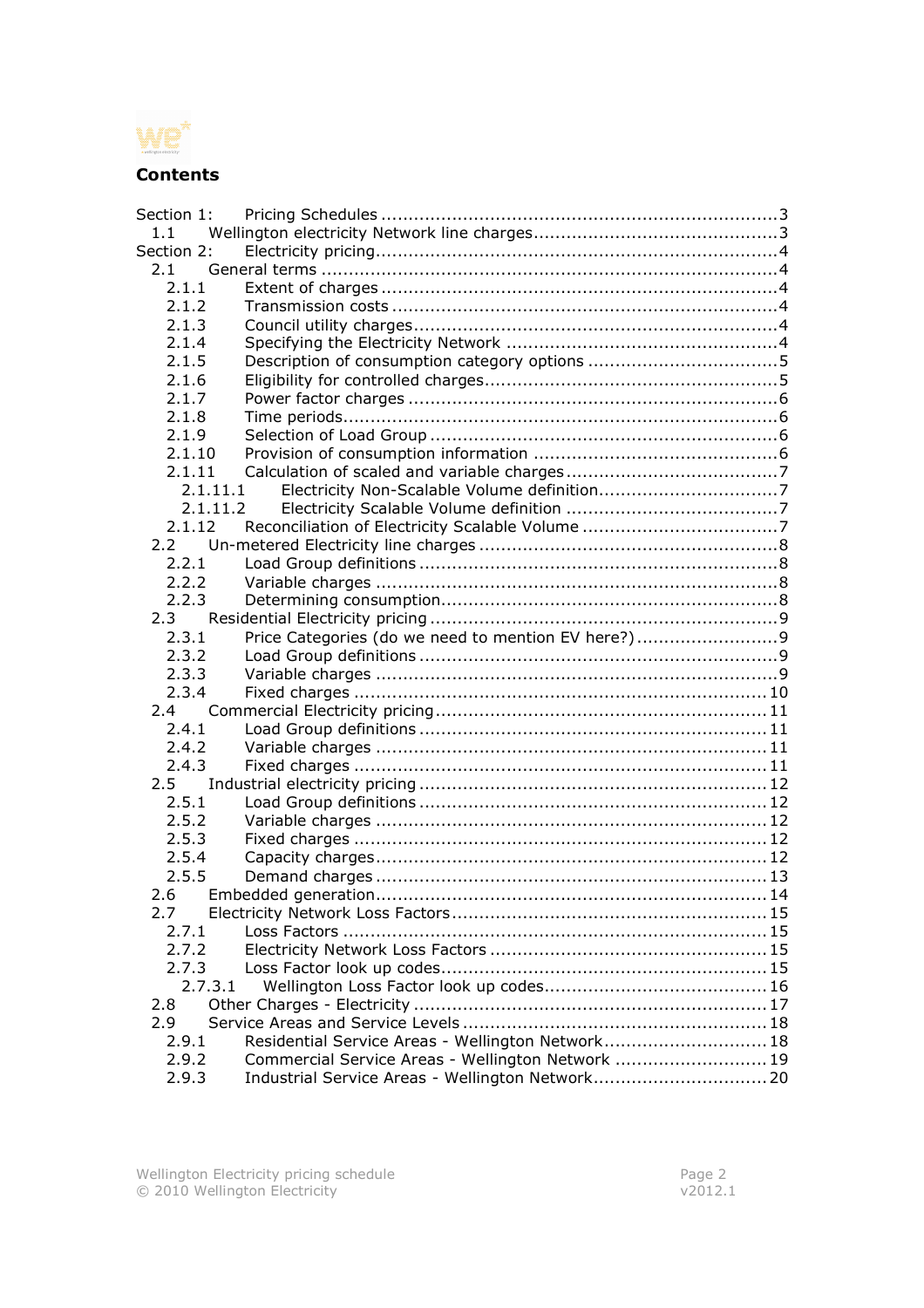

## Section 1: PRICING SCHEDULES

#### 1.1 WELLINGTON ELECTRICITY NETWORK LINE CHARGES

**Un-metered**

| Region      | Load Group                    | <b>Consumption Code</b>    | Code                   | Description                                                                                                                          | Units                        | Charge              |
|-------------|-------------------------------|----------------------------|------------------------|--------------------------------------------------------------------------------------------------------------------------------------|------------------------------|---------------------|
|             |                               |                            |                        |                                                                                                                                      |                              |                     |
|             | G001                          | <b>FIXD</b>                | G001-FIXD              | Non street lighting, <1kVA, fixed charge                                                                                             | \$/day/fitting               | 0.03570             |
|             | G001                          | <b>24UC</b>                | G001-24UC              | Non street lighting, <1kVA, variable charge                                                                                          | \$/kWh                       | 0.13790             |
|             | G002                          | <b>FIXD</b>                | G002-FIXD              | Street lighting, <1kVA, fixed charge                                                                                                 | \$/day/fitting               | 0.03570             |
| G           | G002                          | 24UC                       | G002-24UC              | Street lighting, <1kVA, variable charge                                                                                              | \$/kWh                       | 0.13790             |
|             |                               |                            |                        |                                                                                                                                      |                              |                     |
| Residential |                               |                            |                        |                                                                                                                                      |                              |                     |
| Region      | Load Group                    | <b>Consumption Code</b>    | Code                   | Description                                                                                                                          | Units                        | Charge              |
|             |                               |                            |                        |                                                                                                                                      |                              |                     |
|             | G100                          | FIXD                       | G100-FIXD              | Single meter without control (low user), fixed charge                                                                                | \$/day                       | 0.15000             |
|             | 3100                          | 24UC                       | G100-24UC              | Single meter without control (low user), uncontrolled charge                                                                         | \$/kWh                       | 0.10030             |
|             | G100                          | NITE                       | G100-NITE              | Single meter without control (low user), night charge                                                                                | \$/kWh                       | 0.01700             |
|             | G101                          | <b>FIXD</b>                | G101-FIXD              | Dual meter with control (low user), fixed charge                                                                                     | \$/day                       | 0.15000             |
|             | G101                          | 24UC                       | G101-24UC              | Dual meter with control (low user), uncontrolled charge                                                                              | \$/kWh                       | 0.10030             |
|             | G101                          | CTRL                       | G101-CTRL              | Dual meter with control (low user), controlled charge                                                                                | \$/kWh                       | 0.04700             |
|             | G101                          | NITE                       | G101-NITE              | Dual meter with control (low user), night charge                                                                                     | \$/kWh                       | 0.01700             |
|             | G102                          | <b>FIXD</b>                | G102-FIXD              | Single meter with control (low user), fixed charge                                                                                   | \$/day                       | 0.15000             |
|             | G102                          | <b>AICO</b>                | G102-AICO              | Single meter with control (low user), all inclusive charge                                                                           | \$/kWh                       | 0.07870             |
|             | G102                          | NITE                       | G102-NITE              | Single meter with control (low user), night charge                                                                                   | \$/kWh                       | 0.01700             |
|             |                               |                            | G103-FIXD              |                                                                                                                                      |                              |                     |
|             | G103                          | <b>FIXD</b>                |                        | 3 phase residential (low user), fixed charge                                                                                         | \$/day                       | 0.15000             |
|             | G103                          | 24UC                       | G103-24UC              | 3 phase residential (low user), variable charge                                                                                      | \$/kWh                       | 0.10130             |
| G           | G104                          | FIXD                       | G104-FIXD              | Single meter without control (standard user), fixed charge                                                                           | \$/day                       | 0.15000             |
|             | G104                          | 24UC                       | G104-24UC              | Single meter without control (standard user), uncontrolled charge                                                                    | \$/kWh                       | 0.10030             |
| G           | G104                          | NITE                       | G104-NITE              | Single meter without control (standard user), night charge                                                                           | \$/kWh                       | 0.01700             |
| G           | G105                          | FIXD                       | G105-FIXD              | Dual meter with control (standard user), fixed charge                                                                                | \$/day                       | 0.15000             |
| G           | G105                          | 24UC                       | G105-24UC              | Dual meter with control (standard user), uncontrolled charge                                                                         | \$/kWh                       | 0.10030             |
|             | G105                          | CTRL                       | G105-CTRL              | Dual meter with control (standard user), controlled charge                                                                           | \$/kWh                       | 0.04700             |
|             | G105                          | NITE                       | G105-NITE              | Dual meter with control (standard user), night charge                                                                                | \$/kWh                       | 0.01700             |
| G           | G106                          | FIXD                       | G106-FIXD              | Single meter with control (standard user), fixed charge                                                                              | \$/day                       | 0.15000             |
| G           | G106                          | <b>AICO</b>                | G106-AICO              | Single meter with control (standard user),<br>all inclusive charge                                                                   | \$/kWh                       | 0.07870             |
| G           | G106                          | NITE                       | G106-NITE              | Single meter with control (standard user), night charge                                                                              | \$/kWh                       | 0.01700             |
| G           | G107                          | FIXD                       | G107-FIXD              | 3 phase residential (standard user), fixed charge                                                                                    | \$/day                       | 0.15000             |
| G           | G107                          | 24UC                       | G107-24UC              |                                                                                                                                      | \$/kWh                       | 0.10130             |
|             |                               |                            |                        | 3 phase residential (standard user), variable charge                                                                                 |                              |                     |
|             | G108                          | FIXD                       | G108-FIXD              | Dual meter with control (low user), fixed charge (Electric Vehicle)                                                                  | \$/day                       | 0.15000             |
|             | G108                          | 24UC                       | G108-24UC              | Dual meter with control (low user), uncontrolled charge (Electric Vehicle)                                                           | \$/kWh                       | 0.10030             |
|             | G108                          | CTRL                       | G108-CTRL              | Dual meter with control (low user), controlled charge (Electric Vehicle)                                                             | \$/kWh                       | 0.04700             |
|             | G108                          | NITE                       | G108-NITE              | Dual meter with control (low user), night charge (Electric Vehicle)                                                                  | \$/kWh                       | 0.01700             |
|             | G109                          | <b>FIXD</b>                | G109-FIXD              | Dual meter with control (standard user), fixed charge (Electric Vehicle)                                                             | \$/day                       | 0.15000             |
|             | G109                          | 24UC                       | G109-24UC              | Dual meter with control (standard user), uncontrolled charge (Electric Vehicle)                                                      | \$/kWh                       | 0.10030             |
|             | G109                          | CTRL                       | G109-CTRL              | Dual meter with control (standard user), controlled charge (Electric Vehicle)                                                        | \$/kWh                       | 0.04700             |
|             | G109                          | NITE                       | G109-NITE              | Dual meter with control (standard user), night charge (Electric Vehicle)                                                             | \$/kWh                       | 0.01700             |
|             |                               |                            |                        |                                                                                                                                      |                              |                     |
|             | Low voltage connection        |                            |                        |                                                                                                                                      |                              |                     |
| Region      | Load Group                    | <b>Consumption Code</b>    | Code                   | Description                                                                                                                          | <b>Units</b>                 | Charge              |
|             |                               |                            |                        |                                                                                                                                      |                              |                     |
|             | GV02                          | <b>FIXD</b>                | GV02-FIXD              | =15kVA, fixed charge                                                                                                                 | \$/day                       | 0.50670             |
|             | GV02                          | 24UC                       | GV02-24UC              | =15kVA, variable charge                                                                                                              | \$/kWh                       | 0.05820             |
|             | GV07                          | FIXD                       | GV07-FIXD              | -15kVA and <=69kVA, fixed charge                                                                                                     | \$/day                       | 1.25340             |
|             | GV07                          | 24UC                       | GV07-24UC              | -15kVA and <=69kVA, variable charge                                                                                                  | \$/kWh                       | 0.04050             |
|             | GV <sub>14</sub>              | FIXD                       | GV14-FIXD              | >69kVA and <=138kVA, fixed charge                                                                                                    | \$/day                       | 7.10210             |
|             | GV14                          | <b>24UC</b>                | GV14-24UC              | >69kVA and <=138kVA, variable charge                                                                                                 | \$/kWh                       | 0.04780             |
|             | GV30                          | <b>FIXD</b>                | GV30-FIXD              | >138kVA and <=300kVA, fixed charge                                                                                                   | \$/day                       | 10.11690            |
|             | GV30                          | 24UC                       | GV30-24UC              | >138kVA and <=300kVA, variable charge                                                                                                | \$/kWh                       | 0.01980             |
|             | GV99                          | <b>FIXD</b>                | GV99-FIXD              | >300kVA, TOU, fixed charge                                                                                                           | \$/day                       | 25.51050            |
|             | GV99                          | <b>24UC</b>                |                        |                                                                                                                                      | \$/kWh                       | 0.00880             |
|             |                               |                            | GV99-24UC              | >300kVA, TOU, variable charge                                                                                                        |                              |                     |
|             | GV99                          | <b>DAMD</b>                | GV99-DAMD              | >300kVA, TOU, demand charge                                                                                                          | \$/kVA/month                 | 7.85430             |
|             | <b>Transformer connection</b> |                            |                        |                                                                                                                                      |                              |                     |
|             |                               |                            |                        |                                                                                                                                      |                              |                     |
| Region      | Load Group                    | <b>Consumption Code</b>    | Code                   | Description                                                                                                                          | Units                        | Charge              |
|             | GX02                          | FIXD                       | GX02-FIXD              | <=15kVA, fixed charge                                                                                                                | \$/day                       | 0.46090             |
|             | GX02                          | 24UC                       | GX02-24UC              | <=15kVA, variable charge                                                                                                             | \$/kWh                       | 0.05300             |
|             |                               |                            | GX07-FIXD              |                                                                                                                                      |                              |                     |
|             | GX07                          | FIXD                       |                        | >15kVA and <=69kVA, fixed charge                                                                                                     | \$/day                       | 1.13950             |
|             | GX07                          | 24UC                       | GX07-24UC              | >15kVA and <=69kVA, variable charge                                                                                                  | \$/kWh                       | 0.03680             |
|             | GX14                          | <b>FIXD</b>                | GX14-FIXD              | >69kVA and <=138kVA, fixed charge                                                                                                    | \$/day                       | 6.45640             |
| G           | GX14                          | <b>24UC</b>                | GX14-24UC              | >69kVA and <=138kVA, variable charge                                                                                                 | \$/kWh                       | 0.04350             |
| G           | GX30                          | <b>FIXD</b>                | GX30-FIXD              | >138kVA and <= 300kVA, fixed charge                                                                                                  | \$/day                       | 9.19710             |
| G           | GX30                          | <b>24UC</b>                | GX30-24UC              | >138kVA and <=300kVA, variable charge                                                                                                | \$/kWh                       | 0.01800             |
| G           | GX99                          | FIXD                       | GX99-FIXD              | 300kVA, TOU, fixed charge                                                                                                            | \$/day                       | 19.84390            |
|             | GX99                          | 24UC                       | GX99-24UC              | 300kVA, TOU, variable charge                                                                                                         | \$/kWh                       | 0.00700             |
|             | GX99                          | CAPY                       | GX99-CAPY              | 300kVA, TOU, capacity charge                                                                                                         | \$/kVA/day                   | 0.01660             |
| G           | GX99                          | <b>DAMD</b>                | GX99-DAMD              | >300kVA, TOU, demand charge                                                                                                          | \$/kVA/month                 | 6.43780             |
| Industrial  |                               |                            |                        |                                                                                                                                      |                              |                     |
|             |                               |                            |                        |                                                                                                                                      |                              |                     |
| Region      | Load Group                    | <b>Consumption Code</b>    | Code                   | Description                                                                                                                          | <b>Units</b>                 | Charge              |
|             |                               |                            |                        |                                                                                                                                      |                              |                     |
| G           | GC60                          | <b>FIXD</b>                | GC60-FIXD              | >1500kVA connection, in CBD/Industrial service area, fixed charge                                                                    | \$/day                       | 0.04410             |
| G           | GC60                          | <b>24UC</b>                | GC60-24UC              | >1500kVA connection, in CBD/Industrial service area, variable charge                                                                 | \$/kWh                       | 0.00130             |
| G           | GC60                          | CAPY                       | GC60-CAPY              | >1500kVA connection, in CBD/Industrial service area, capacity charge                                                                 | \$/kVA/day                   | 0.02850             |
| G           | GC60                          | <b>DOPC</b>                | GC60-DOPC              | >1500kVA connection, in CBD/Industrial service area, on-peak demand charge                                                           | \$/kW/month                  | 11.39140            |
| G           | GC60                          | <b>PWRF</b>                | GC60-PWRF              | >1500kVA connection, in CBD/Industrial service area, power factor charge                                                             | \$/kVAr/month                | 8.42710             |
| G           | GU60                          | FIXD                       | GU60-FIXD              | >1500kVA connection, in urban service area, fixed charge                                                                             | \$/day                       | 0.04410             |
| G           | GU60                          | 24UC                       | GU60-24UC              | 1500kVA connection, in urban service area, variable charge                                                                           | \$/kWh                       | 0.00130             |
| G           | GU60                          | CAPY                       | GU60-CAPY              | -1500kVA connection, in urban service area, capacity charge                                                                          | \$/kVA/day                   | 0.02850             |
| G           |                               | DOPC                       | GU60-DOPC              | >1500kVA connection, in urban service area, on-peak demand charge                                                                    | \$/kW/month                  | 11.86110            |
|             |                               |                            |                        |                                                                                                                                      |                              | 8.42710             |
|             | GU60                          |                            |                        |                                                                                                                                      |                              |                     |
|             | GU60                          | <b>PWRF</b>                | GU60-PWRF              | >1500kVA connection, in urban service area, power factor charge                                                                      | \$/kVAr/month                |                     |
| G<br>G      | GR60                          | FIXD                       | GR60-FIXD              | >1500kVA connection, in rural service area, fixed charge                                                                             | \$/day                       | 0.04410             |
| G           | GR60                          | 24UC                       | GR60-24UC              | >1500kVA connection, in rural service area, variable charge                                                                          | \$/kWh                       | 0.00130             |
| G           | <b>GR60</b>                   | CAPY                       | GR60-CAPY              | >1500kVA connection, in rural service area, capacity charge                                                                          | \$/kVA/day                   | 0.02850             |
| G<br>G      | GR60<br>GR60                  | <b>DOPC</b><br><b>PWRF</b> | GR60-DOPC<br>GR60-PWRF | >1500kVA connection, in rural service area, on-peak demand charge<br>>1500kVA connection, in rural service area, power factor charge | \$/kW/month<br>\$/kVAr/month | 14.29370<br>8.42710 |

Wellington Electricity pricing schedule **Page 3** Page 3 © 2010 Wellington Electricity v2012.1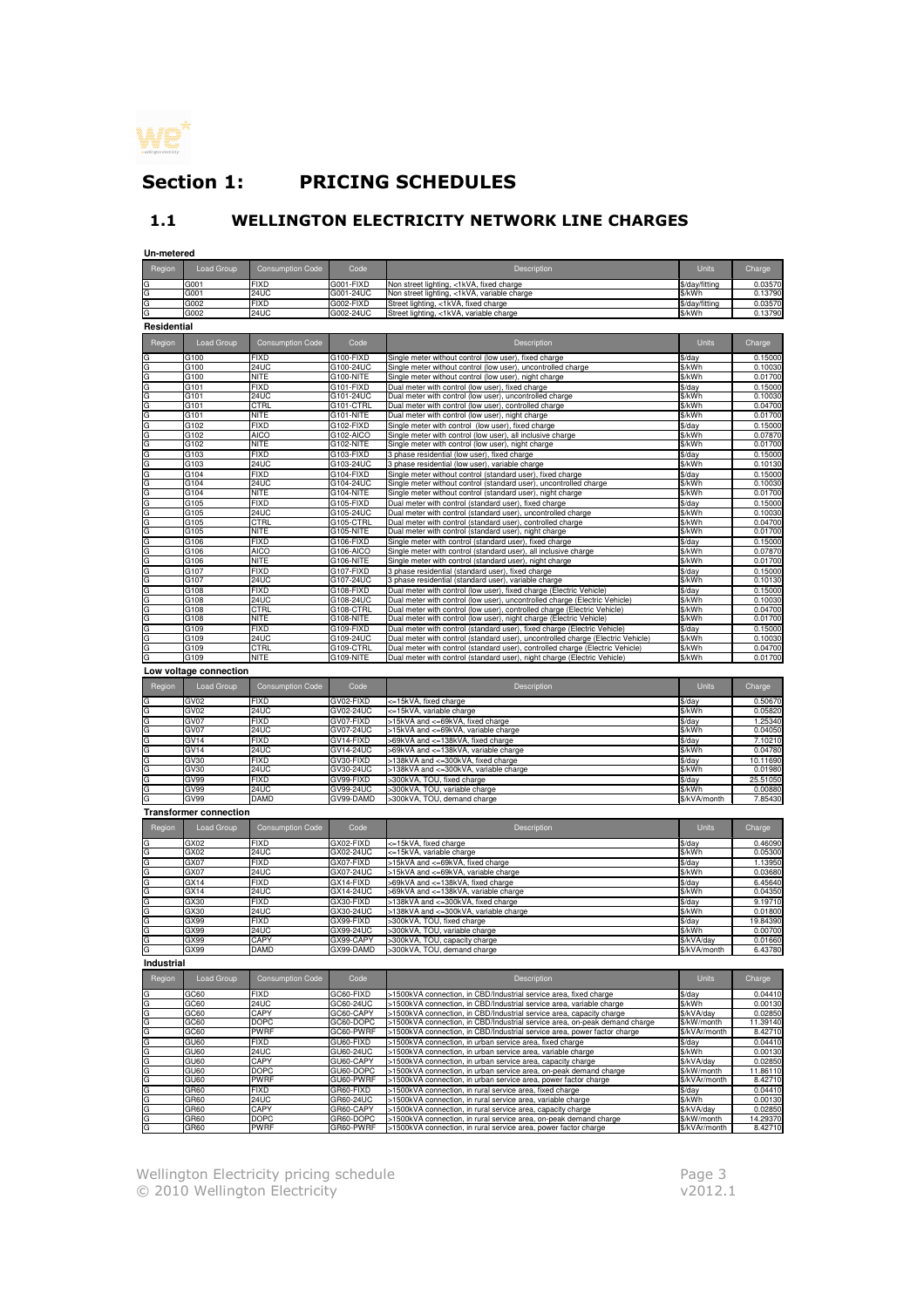

## Section 2: ELECTRICITY PRICING

Wellington Electricity's standard Electricity Network line charges are designed to cover the cost of transporting Electricity over the Electricity Network to End-Consumer's homes and businesses.

See section 1.1 for line charges applicable to the Wellington Electricity Network.

#### 2.1 GENERAL TERMS

- (a) For full details of the conditions of connection to and conveyance across Wellington Electricity's Network, please refer to the "Use of Network Agreement".
- (b) Times stated in this module are New Zealand Daylight Time unless otherwise specified

#### 2.1.1 Extent of charges

- (a) All charges exclude the provision of Metering Equipment or Load Management equipment which is located at the Point of Connection to the Electricity Network.
- (b) All charges exclude the cost of the End-Consumer Fittings.
- (c) All charges are exclusive of Goods and Services Tax (GST).

#### 2.1.2 Transmission costs

- (a) All charges exclude loss constraint excess payments (loss rental rebates) and ancillary service charges. Wellington Electricity will distribute (or invoice as the case may be) these amounts to Retailers. The amounts will be distributed or charged to Retailers in proportion to their share of the kWh volumes reconciled each month from each Regional Network.
- (b) Wellington Electricity will charge a transmission administration fee of \$13,875 per month. The fee will be allocated to Retailers in proportion to their share of the kWh volumes reconciled each month from each Regional Network.
- (c) Transmission costs are passed onto customers in the network tariffs.

#### 2.1.3 Council utility charges

Local Council rates levied on Wellington Electricity are passed on to customers in the tariff.

#### 2.1.4 Specifying the Electricity Network

The location of the Electricity Network that End-Consumers are supplied from is determined by the relevant Transmission Grid Exit Point on the network. The Grid Exit Points are shown in the table below: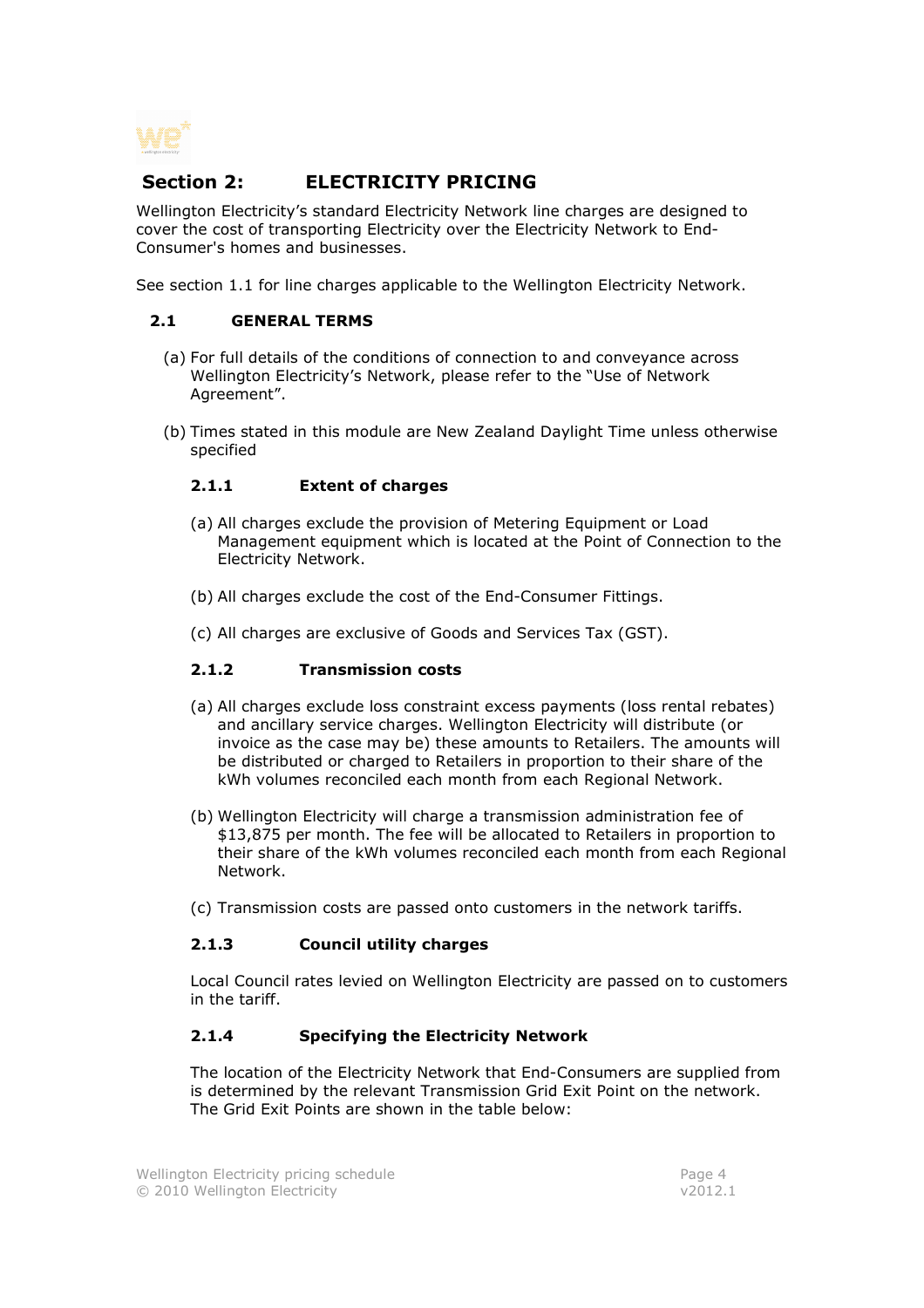| Wellington<br><b>Electricity Network</b> | <b>Grid Exit</b><br>Points<br>Location |
|------------------------------------------|----------------------------------------|
|                                          | Haywards                               |
|                                          | Melling                                |
|                                          | Gracefield                             |
|                                          | <b>Upper Hutt</b>                      |
|                                          | Takapu Rd                              |
|                                          | Pauatahanui                            |
|                                          | Wilton                                 |
|                                          | Central Park                           |
|                                          | Kaiwharawhara                          |

#### 2.1.5 Description of consumption category options

Various pricing options are available for different meter configurations within Load Groups. The following options are used within the pricing schedules (not all options are available in all Load Groups);

| <b>Consumption</b><br>category | <b>Consumption</b><br>code | <b>Details</b>                                                                                                                                                                                                                         |
|--------------------------------|----------------------------|----------------------------------------------------------------------------------------------------------------------------------------------------------------------------------------------------------------------------------------|
| Controlled                     | <b>CTRL</b>                | Can be controlled at any time for a maximum of 5 hours in<br>any 24 hour period. Only available to load permanently wired<br>to a separate meter (refer to 2.1.6 for eligibility for<br>controlled charges).                           |
| All inclusive<br>controlled    | <b>AICO</b>                | A 24 hour supply with associated appliances that can be<br>controlled at any time for a maximum of 5 hours in any 24<br>hour period. Any storage water or space heating on this<br>charge must be controlled - refer to section 2.1.6. |
| Night supply<br>only           | <b>NITE</b>                | Controlled option with power between the hours 11pm -<br>7am, plus a minimum "boost period" of one hour generally<br>between 1pm and 3.30pm. This charge is only available<br>where the load is permanently wired to a separate meter. |
| 24 hr<br>uncontrolled          | 24UC                       | 24 hour supply uncontrolled                                                                                                                                                                                                            |

#### 2.1.6 Eligibility for controlled charges

Eligibility for either the AICO or CTRL charge is conditional on a hot water cylinder with a capacity in excess of 50 litres being permanently wired into Wellington Electricity's load management system. The hot water cylinder may be substituted with appliances of a similar rating and load profile such as air conditioning units, swimming or spa pool heaters, electric kilns or storage heating at Wellington Electricity's discretion.

Electric Vehicles (EV) connecting to the Wellington Electricity distribution network must connect their EV load through a controlled load (CTRL) circuit. An appropriate controlled load rate is applied.

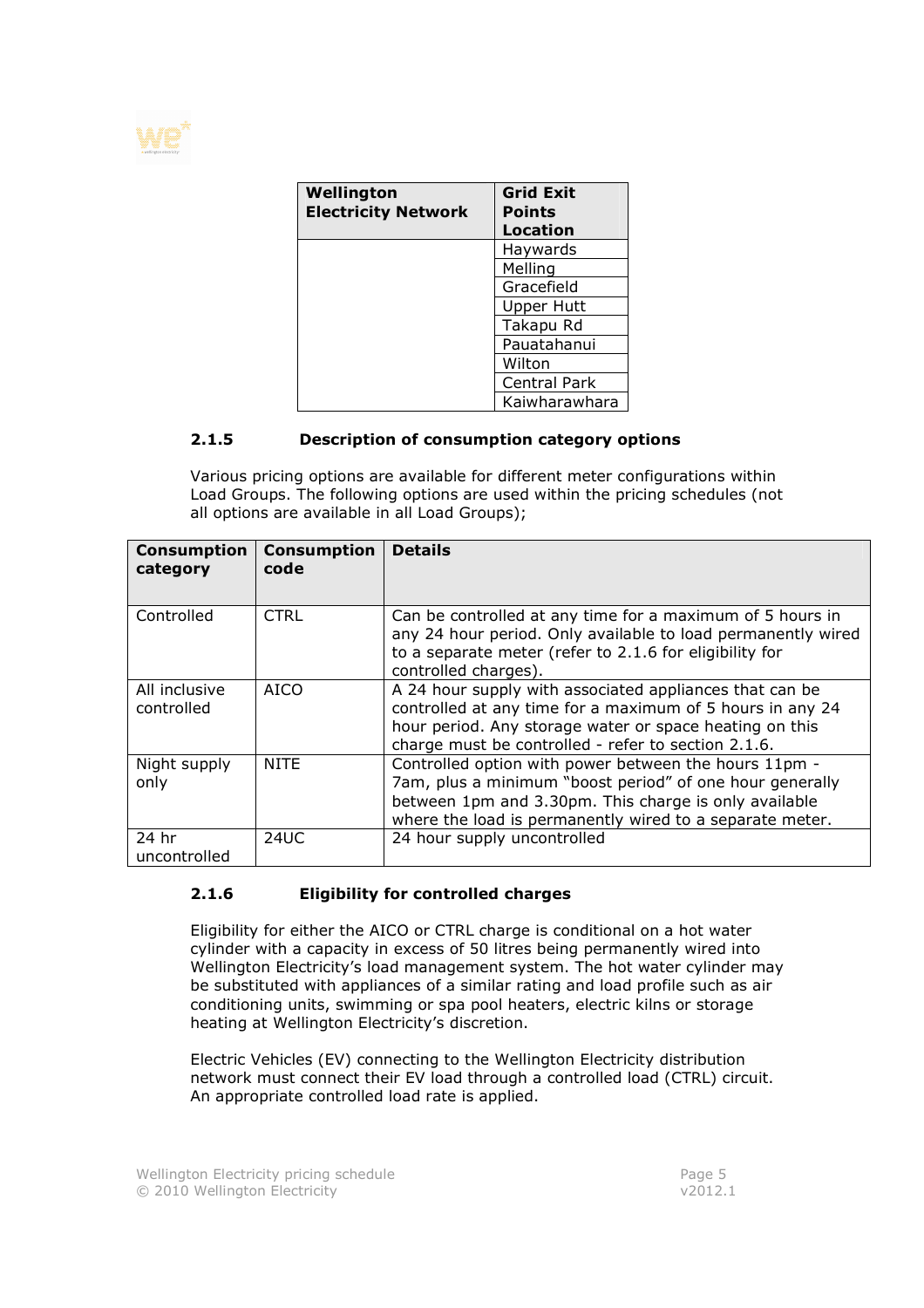

#### 2.1.7 Power factor charges

All charges assume a power factor of not less than 0.95 lagging. A reactive charge for poor power factor is applicable separately. A power factor charge (per section 1.1) will be applied where the End-Consumer's power factor is less than 0.95 lagging.

- (a) The kVAr amount represents twice the largest difference between the kVArh amount recorded in any one 1⁄2 hour period and one third (correct to two decimal places) of the kWh demand recorded in the same 1⁄2 hour period. The charge is applicable only during weekdays, between 7am and 8pm.
- (b) The power factor charge will only be applicable for End-Consumers with TOU metering whose charges do not incorporate a component that is based on kVA demand.

#### 2.1.8 Time periods

The time periods used in the pricing schedules are defined in the following table.

| <b>Period</b> | Wellington     |
|---------------|----------------|
| Night         | 11:00pm-7:00am |
| On-peak       | 7:30am-9:30am  |
|               | 5:30pm-7:30pm  |

#### 2.1.9 Selection of Load Group

- (a) The Load Group for Residential End-Consumers may be nominated by the Retailer in accordance with the requirements of this pricing module for the various consumption options.
- (b) The Load Group for all other Points of Connection will be set by Wellington Electricity based on the criteria set out in this pricing module.
- (c) Where an End-Consumer requests a new, or an upgrade to, their Point Of Connection that requires or brings forward capital expenditure, Wellington Electricity may apply non-standard charges other than those outlined in section 1.1.

#### 2.1.10 Provision of consumption information

- (a) The Retailer will provide Wellington Electricity with consumption data for each ICP and for each consumption category.
- (b) Each volume will be associated with a consumption category as per table 2.1.5 and will be submitted using the code as published in the code column of the Wellington electricity network line charge tables in section 1.1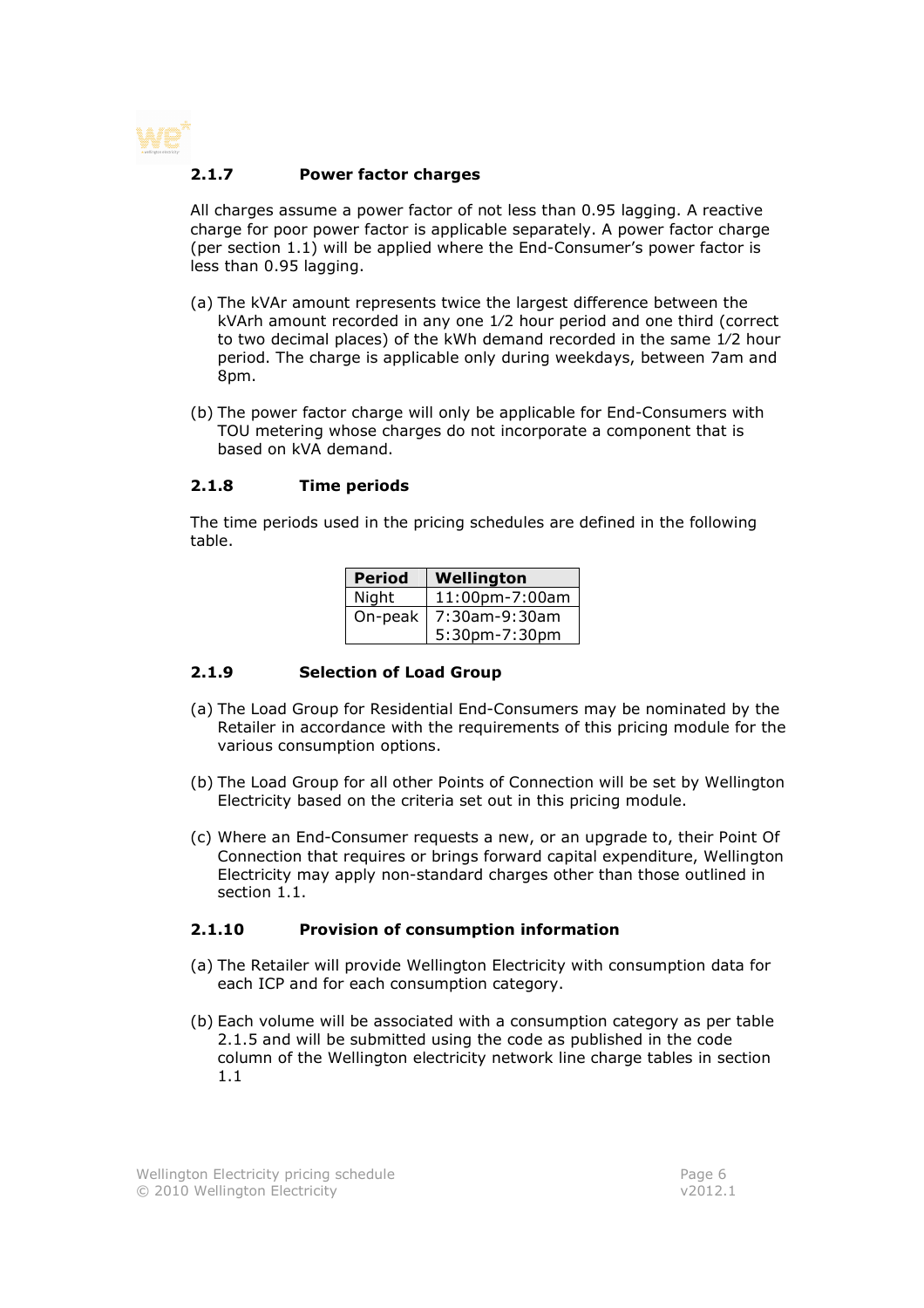

- (c) Where more than one meter at an ICP is in use, but a single variable line charge applies, the consumption data will need to be aggregated before forwarding to Wellington Electricity.
- (d) For some Load Groups it is possible for an ICP to have multiple consumption categories (such as controlled and uncontrolled). Such an ICP will have one Load Group with multiple consumption codes.
- (e) Where a half hourly meter is fitted, there will only be one consumption code. Where there is no variable charge the consumption code will still need to be included with the half hourly volume, and in such cases the billing process will not calculate any variable charge.

#### 2.1.11 Calculation of scaled and variable charges

#### 2.1.11.1 Electricity Non-Scalable Volume definition

Electricity Non-Scalable Volume is the loss-adjusted volume derived from End-Consumers identified by Wellington Electricity as being TOU (time of use) metered, or un-metered.

#### 2.1.11.2 Electricity Scalable Volume definition

Electricity Scalable Volume is the loss adjusted volume derived from End-Consumers other than those End-Consumers identified in 2.1.11.1.

#### 2.1.12 Reconciliation of Electricity Scalable Volume

- (a) Where the sum of Electricity Scalable Volume and Electricity Non-Scalable Volume (after adjustments for estimated volumes) supplied by all Retailers does not reconcile with the total Energy injected into the Network, Wellington Electricity will factor up or down the Electricity Scalable Volume, by the same percentage for all Retailers to reconcile to the total Energy injected into the Network.
- (b) The volume derived from this calculation will be the basis for calculating variable charges to scalable ICPs.
- (c) The Retailer's share of Energy injected into the Network includes any projections made by Wellington Electricity where no consumption information is provided by the Retailer for energised ICPs.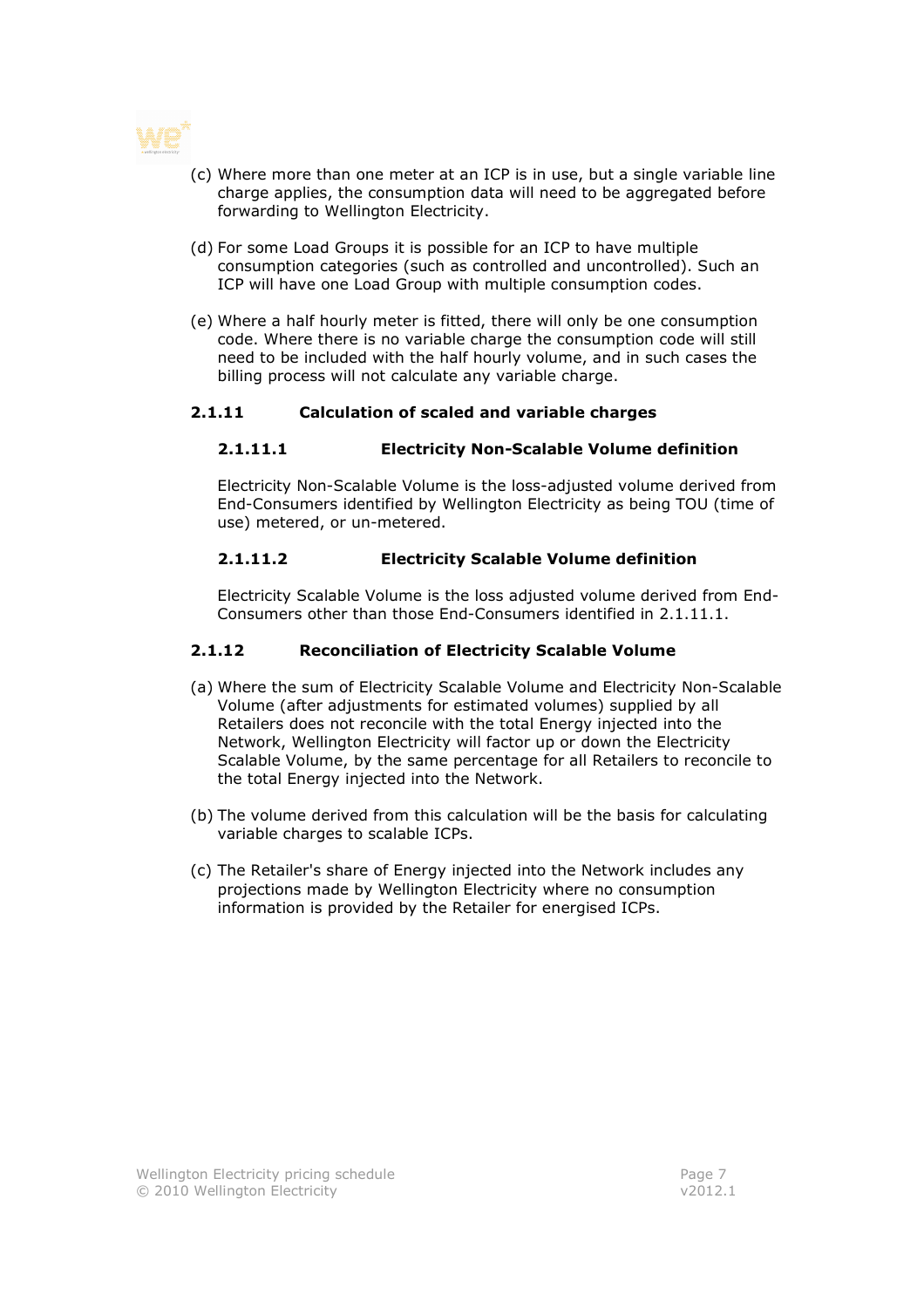

#### 2.2 UN-METERED ELECTRICITY LINE CHARGES

This section applies to un-metered End-Consumers less than 1kVA, however End-Consumers greater than 1kVA may be eligible for un-metered at Wellington Electricity's discretion. Un-metered line charges contain either a fixed or variable charge.

#### 2.2.1 Load Group definitions

The structure of the charges for un-metered End-Consumers is shown below:

| <b>Type</b>         | Wellington |  |
|---------------------|------------|--|
| Non-street lighting | l G001     |  |
| Street lighting     | G002       |  |

The non-street lighting Load Group is applicable to un-metered connections less than 1kVA other than street lighting. The street lighting Load Group is applicable to un-metered connections less than 1kVA that are street lighting.

#### 2.2.2 Variable charges

- (a) A variable charge applies to all un-metered Load Groups (refer to 2.1.5 for the consumption category descriptions).
	- i For all un-metered supplies 24 hr uncontrolled (24UC) variable charges apply.

#### 2.2.3 Determining consumption

- (a) For un-metered supply other than streetlights, consumption will be determined on a case-by-case basis based on load profile and input wattages. A minimum load factor of 10% will be applied to the input wattage.
- (b) For Un-metered streetlights, Wellington Electricity will administer a database of input wattages and number of fittings. Consumption will be determined by multiplying the input wattage of each fitting in Wellington Electricity's database with the number of night hours as given in the table below:

| <b>Month</b> | Wellington |
|--------------|------------|
| January      | 287        |
| February     | 286        |
| March        | 358        |
| April        | 389        |
| May          | 439        |
| June         | 442        |
| July         | 451        |
| August       | 417        |
| September    | 365        |
| October      | 339        |
| November     | 285        |
| December     | 275        |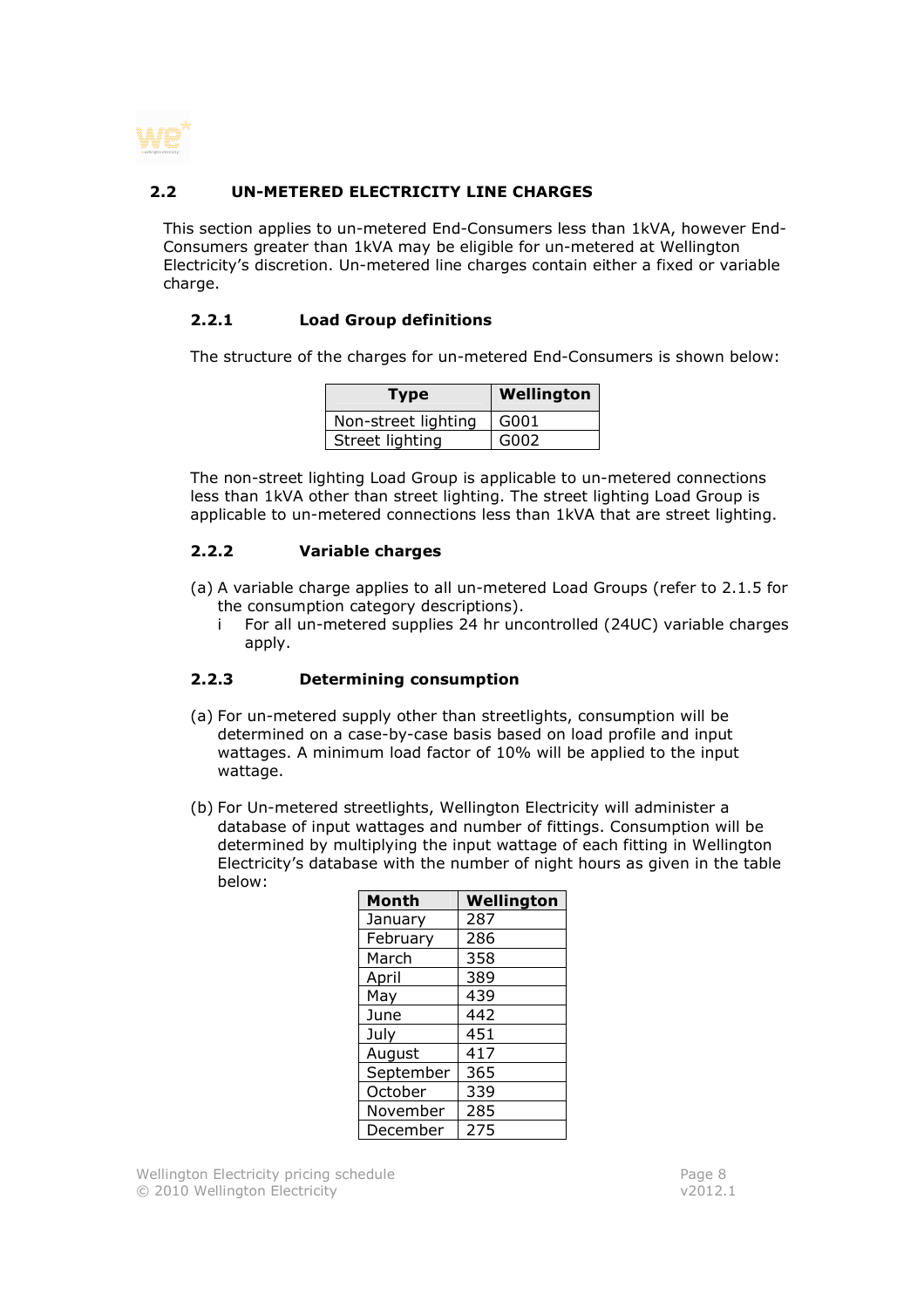

#### 2.3 RESIDENTIAL ELECTRICITY PRICING

This section applies to all Residential End-Consumers in a private dwelling not normally used for any business activity.

#### 2.3.1 Price Categories

The following table summarises the Price Categories for this group of End-Consumers, based on standard tariffs, which are applicable to residential End-**Consumers** 

| Pricing Category     | <b>Description</b>                                 |
|----------------------|----------------------------------------------------|
| Low User             | Permanent place of residence low user tariffs      |
| <b>Standard User</b> | Permanent place of residence standard user tariffs |

If Wellington Electricity is satisfied that the "Low User" Price Category has been incorrectly allocated to an End-Consumer's ICP (that is, the End-Consumer does not meet the criteria for the Low Usage Price Category) it may reassign the enduse customer to the "standard user" category and retrospectively apply billing adjustments.

#### 2.3.2 Load Group definitions

The structure of the charges for Residential End-Consumers is shown below;

| <b>Residential</b>         | Single meter            |                  | Two meters        | 3 phase          |
|----------------------------|-------------------------|------------------|-------------------|------------------|
| <b>Pricing</b><br>Category | Uncontrolled Controlled |                  | <b>Controlled</b> |                  |
| Low User                   | G100                    | G <sub>102</sub> | G101 / G108       | G <sub>103</sub> |
| <b>Standard User</b>       | G104                    | G106             | G105 / G109       | G107             |

- (a) The single meter uncontrolled Load Group is applicable to all residential End-Consumers with a single meter but with no load connected to Wellington Electricity's load management system
- (b) The single meter controlled Load Group is applicable to all residential End-Consumers with a single meter, with load connected to Wellington Electricity's load management system
- (c) The two meter controlled Load Group is applicable to all residential End-Consumers with two meters, one meter recording consumption for load connected to Wellington Electricity's load management system and one meter recording consumption for load not connected to Wellington Electricity's load management system
- (d) The 3 phase Load Group is applicable to all residential End-Consumers with a 3 phase connection

#### 2.3.3 Variable charges

(a) There are different variable charges for each Load Group (refer to 2.1.5 for the consumption category descriptions).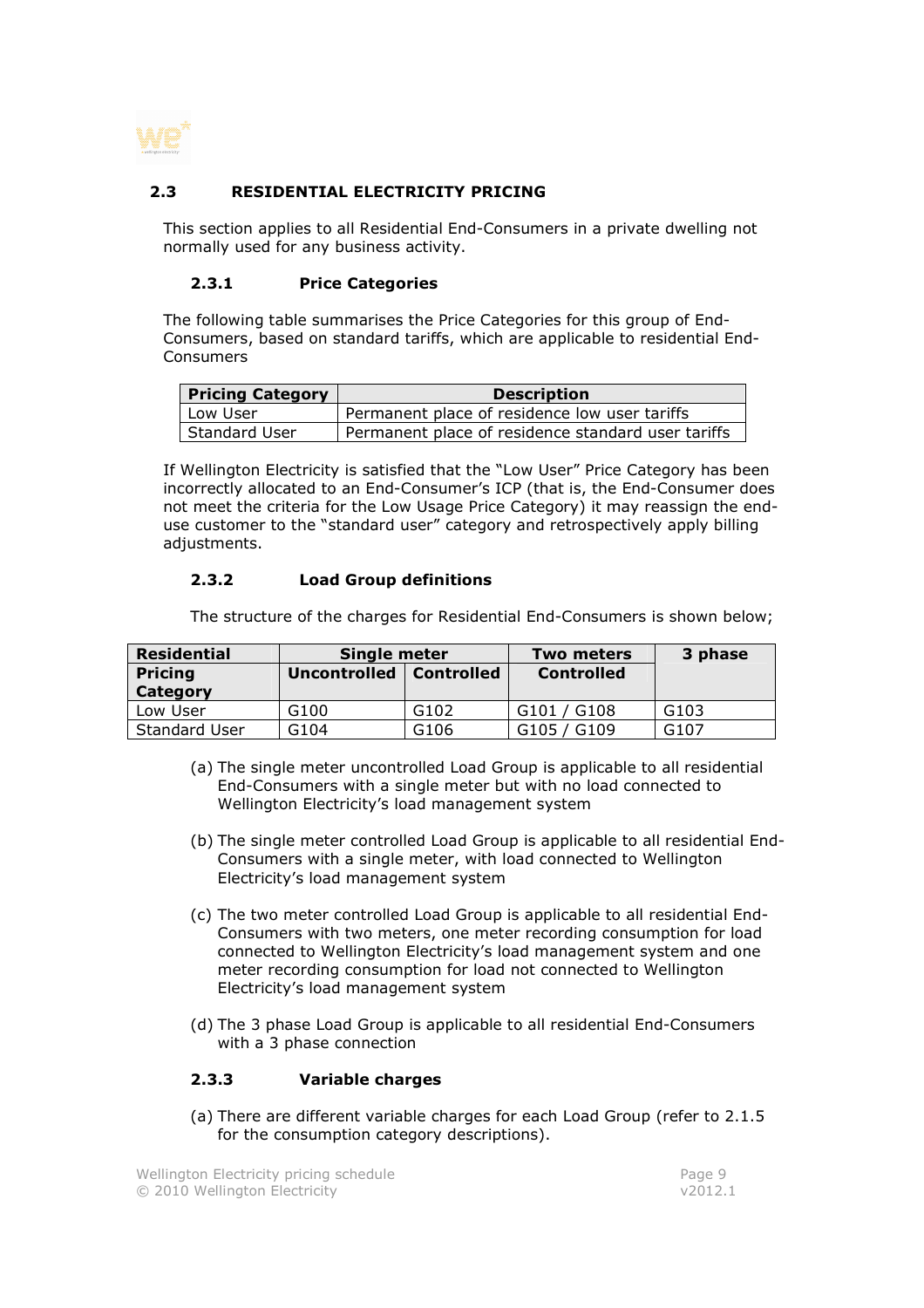

- i For single meter uncontrolled configurations, 24 hr uncontrolled (24UC) variable charges apply.
- ii For single meter controlled configurations, all inclusive controlled (AICO) variable charges apply.
- iii For two meter configurations, both controlled (CTRL) and 24 hr uncontrolled (24UC) variable charges apply (controlled charge subject to load permanently wired to a separate meter). This includes electric vehicles.
- iv For 3 phase configurations, 24 hr uncontrolled (24UC) variable charges apply.
- v Night charge (NITE) is available to all residential options except 3 phase supplies.
- vi Consumption submitted on a consumption code not appropriate for the End-Consumers Load Group will be charged at the default charge for that Load Group. The default charge will be determined as the highest variable charge applicable for that Load Group.

#### 2.3.4 Fixed charges

(a) Different fixed charges apply to each Load Group.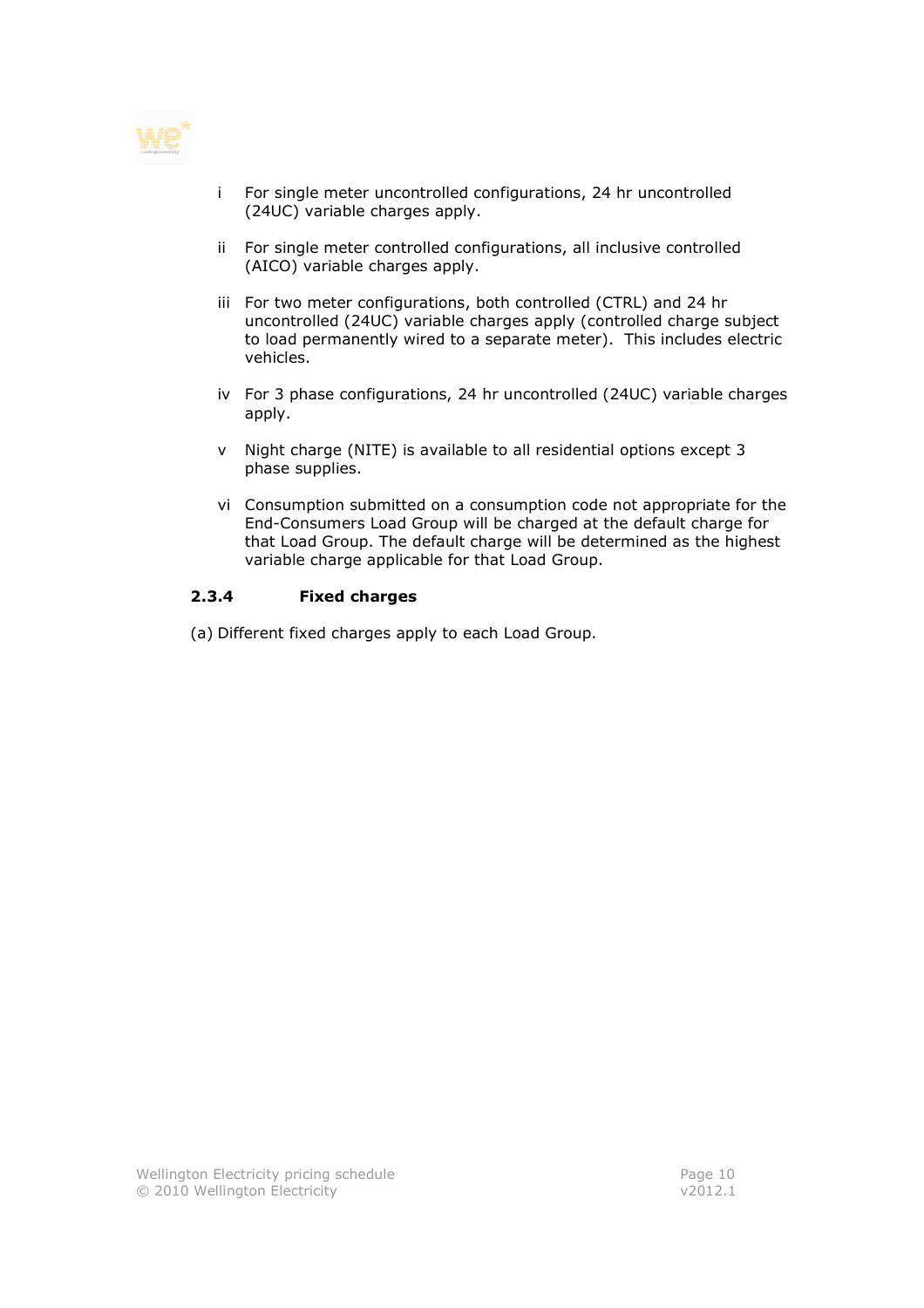

#### 2.4 COMMERCIAL ELECTRICITY PRICING

This section applies to all non-Residential End-Consumers up to and including 300kVA capacity.

#### 2.4.1 Load Group definitions

Commercial pricing is divided into two types of connection, low voltage connections and transformer connections.

- (a) A transformer connection is where the End-Consumer receives a supply from transformers owned by Wellington Electricity but dedicated to supply a single End-Consumer.
- (b) A low voltage connection is where an End-Consumer receives supply from Wellington Electricity's low voltage network.

The structure of the charges for Commercial End-Consumers with a transformer connection is shown below;

| <b>Capacity</b>              | Wellington |
|------------------------------|------------|
| $\epsilon$ = 15kVA           | GX02       |
| $>15kVA$ and $<=69kVA$       | GX07       |
| $>69$ kVA and $\lt$ = 138kVA | GX14       |
| $>138$ kVA and $<=300$ kVA   | GX30       |

The structure of the charges for Commercial End-Consumers with a low voltage connection is shown below;

| <b>Capacity</b>            | Wellington       |
|----------------------------|------------------|
| $\epsilon$ = 15kVA         | GV <sub>02</sub> |
| $>15kVA$ and $<=69kVA$     | GV07             |
| $>69$ kVA and $<=138$ kVA  | GVI4             |
| $>138$ kVA and $<=300$ kVA | GV30             |

#### 2.4.2 Variable charges

- (a) A variable charge applies to all commercial Load Groups (refer to 2.1.5 for consumption category descriptions).
	- i For all Commercial supplies 24 hr uncontrolled (24UC) variable charges apply.

#### 2.4.3 Fixed charges

(a) Different fixed charges apply to each Load Group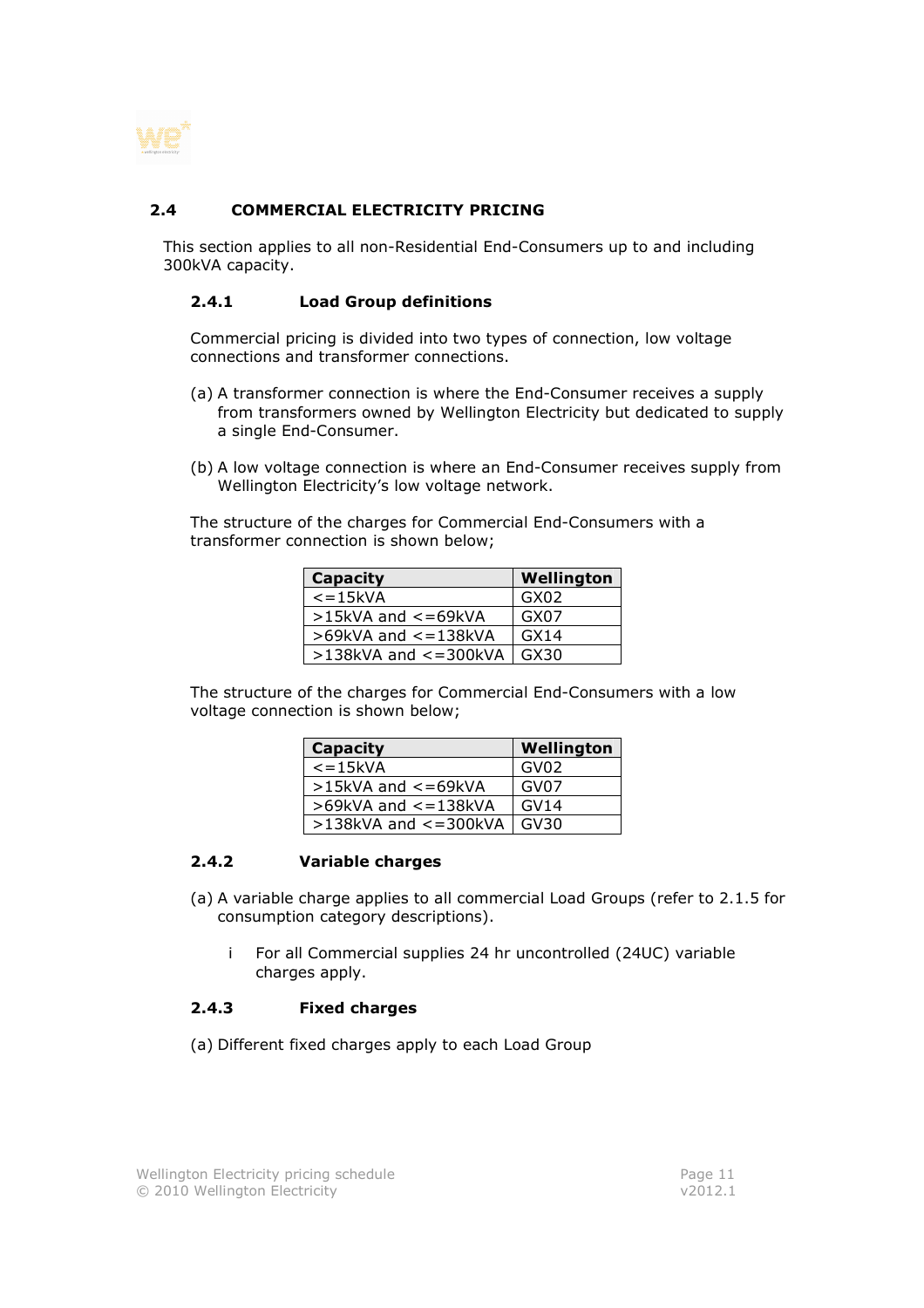

#### 2.5 INDUSTRIAL ELECTRICITY PRICING

This section applies to all non Residential End-Consumers greater than 300kVA capacity.

#### 2.5.1 Load Group definitions

Industrial pricing less than or equal to 1500kVA is divided into two types of connection, low voltage connections and transformer connections;

- (a) A transformer connection is where the End-Consumer receives a supply from transformers owned by Wellington Electricity but dedicated to supply a single End-Consumer.
- (b) A low voltage connection is where an End-Consumer receives supply from Wellington Electricity's low voltage network.

Industrial pricing greater than 1500kVA is divided into three service areas, CBD/Industrial, Urban and Rural. The service areas are defined in section 2.9.3.

The structure of the charges for Industrial End-Consumers is shown below;

| <b>Connection type</b> | Capacity                       | Wellington  |
|------------------------|--------------------------------|-------------|
| Transformer connection | $>$ 300kVA and $<$ = 1500kVA   | GX99        |
| Low voltage            | $>$ 300kVA and $\lt$ = 1500kVA | <b>GV99</b> |
| High Voltage           | >1500kVA                       | GC60        |
|                        |                                | GU60        |
|                        |                                | GR60        |

#### 2.5.2 Variable charges

- (a) A variable charge applies to all industrial Load Groups (refer to 2.1.5 for the variable charge descriptions).
	- i For all Commercial supplies 24 hr uncontrolled (24UC) variable charges apply.

#### 2.5.3 Fixed charges

(a) Different fixed charges apply to each Load Group.

#### 2.5.4 Capacity charges

- (a) Different capacity charges apply to each Load Group.
- (b) The capacity charge is based on the capacity dedicated by Wellington Electricity to supplying the End-Consumer's Equipment. Where the available capacity exceeds the requirement of the End-Consumer's equipment, Wellington Electricity may reduce the capacity rating to an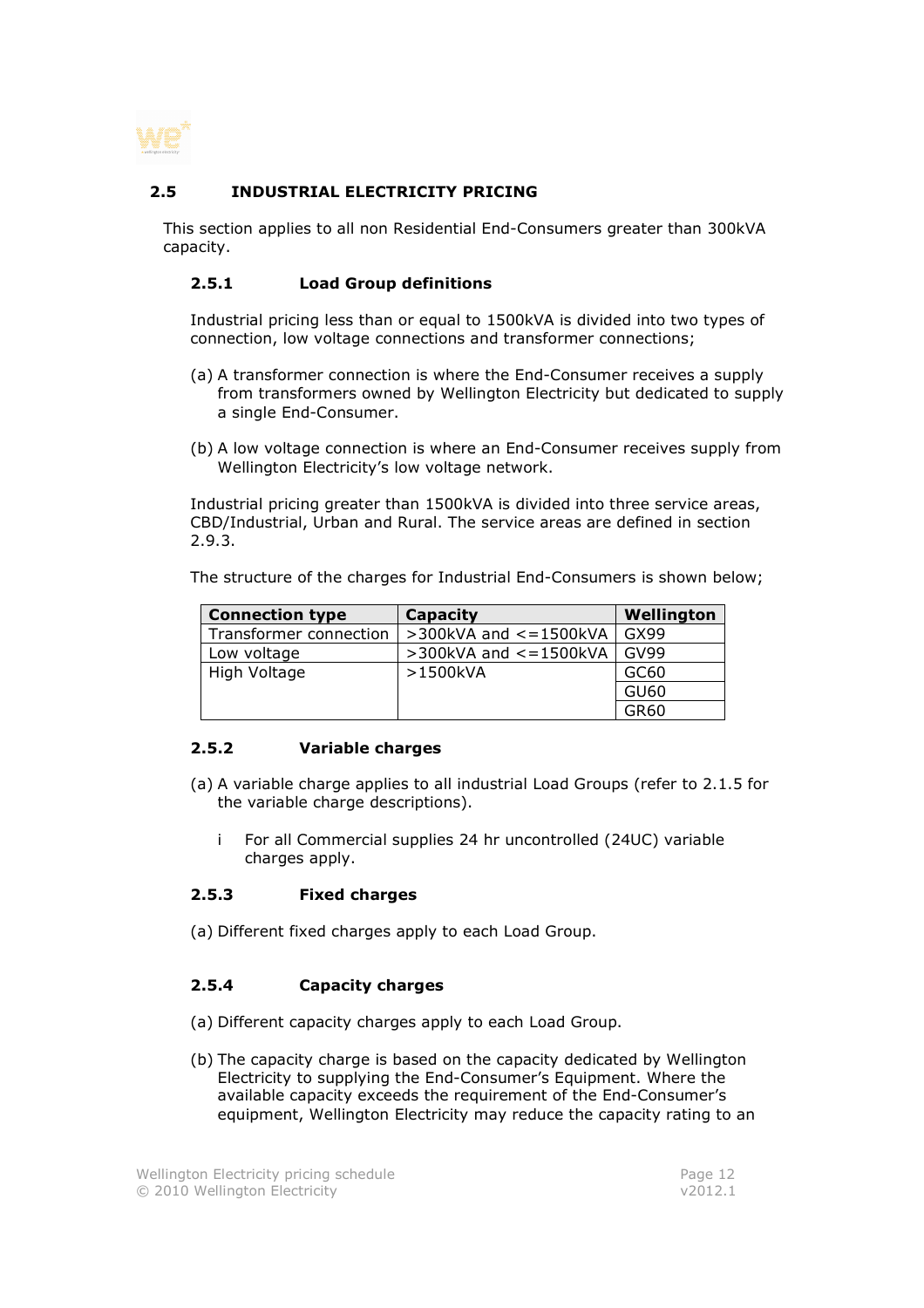

assessed rating, and may install a fuse or current limiting device limiting the available capacity to the assessed rating.

(c) Wellington Electricity may reduce the available capacity of the dedicated transformers to the size of the assessed rating, on giving one month's notice in writing of its intentions to the Retailer.

#### 2.5.5 Demand charges

(a) Different demand charges apply to each Load Group.

- i For industrial customers with a capacity less than or equal to 1500kVA, demand (DAMD) is defined as the maximum demand during the month, where the kVA demand is twice the maximum kVAh half hourly reading during the month to which the charges apply.
- ii For industrial customers with a capacity greater than 1500kVA, demand (DOPC) is defined as the maximum demand during on-peak periods, where the kW demand is twice the maximum kWh half hourly reading within the on-peak periods. The on-peak periods are defined as 7:30am to 9:30am and 5:30pm to 7:30pm on weekdays (including public holidays). Different on-peak charges are applied to different geographical service areas. The service areas are specified in section 2.9.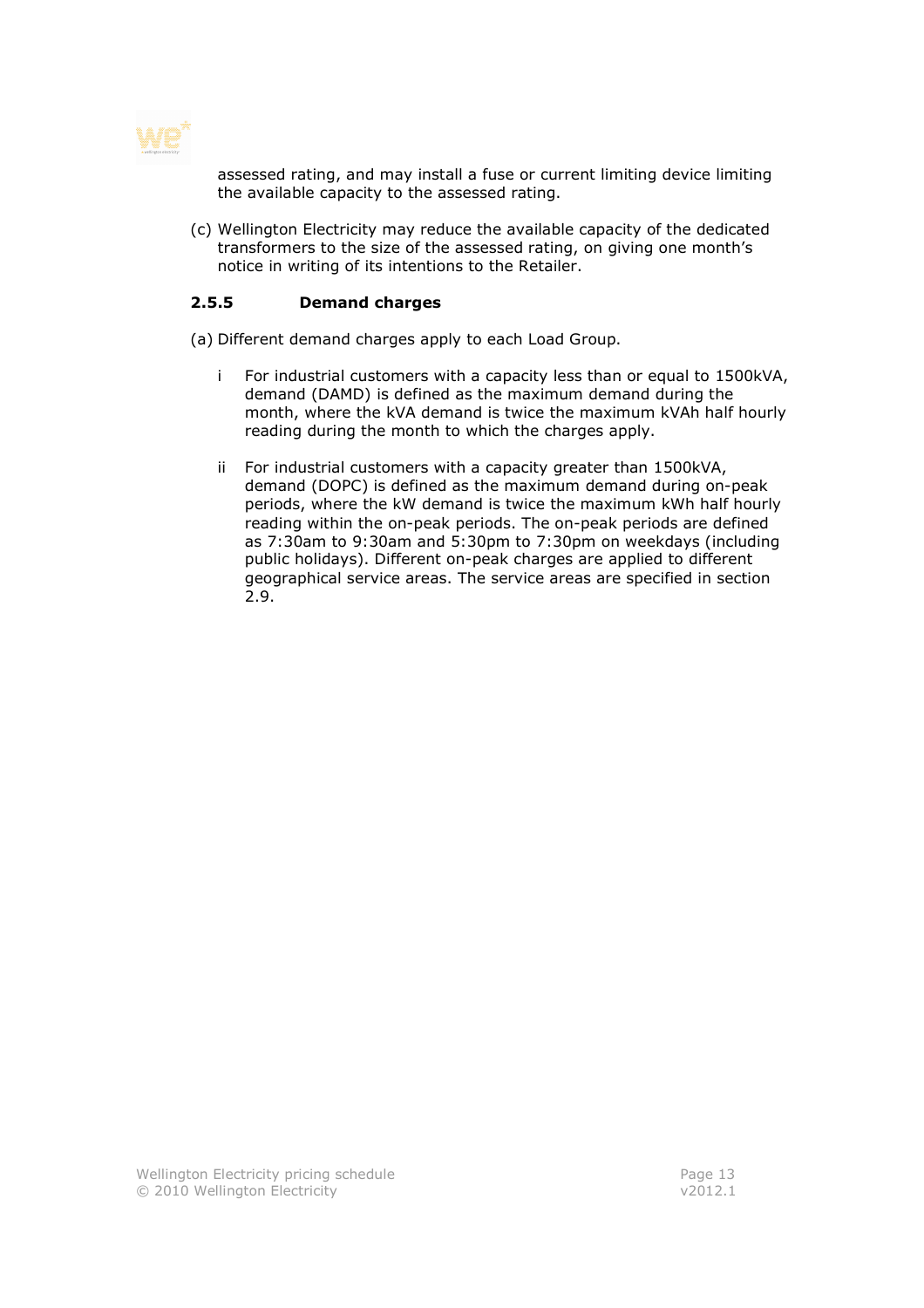

#### 2.6 EMBEDDED GENERATION

Each Generator connected to the Network will be subject to a separate agreement. The line charge will be calculated in accordance with the prevailing pricing policy. The line charge will be dependent upon location, the type of connection, the size of the Generator and operating pattern.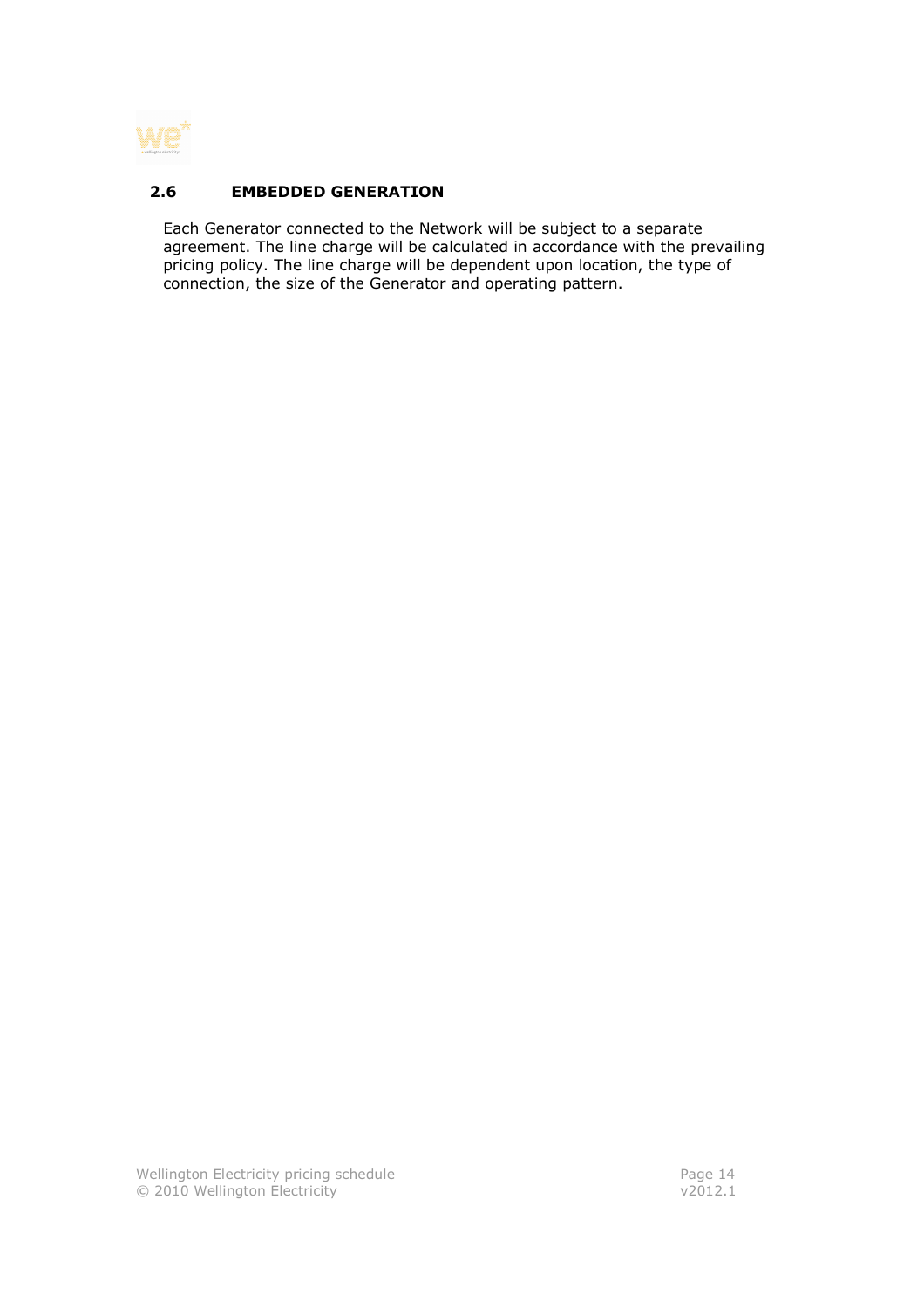

#### 2.7 ELECTRICITY NETWORK LOSS FACTORS

Losses and Loss Factors may be reviewed and may be amended by Wellington Electricity from time to time, on reasonable notice to the Retailer, to ensure that they reflect losses on the Network as accurately as possible.

#### 2.7.1 Loss Factors

- (a) For the purpose of calculating Network line charges, unless otherwise specified, the Loss Factors detailed in this section do not need to be applied to the measured or calculated Energy conveyed to Points of Connection.
- (b) Loss Factors will be applied to the metered Energy consumption measured at the Point of Connection for reconciliation/allocation purposes. The line charge will be applied to the metered Energy consumption (subject to further adjustment to the aggregated volume through scaling).

#### 2.7.2 Electricity Network Loss Factors

| Distribution Losses by metering voltage, transformer connection and Load |                                  |                                                        |                                                         |  |  |  |
|--------------------------------------------------------------------------|----------------------------------|--------------------------------------------------------|---------------------------------------------------------|--|--|--|
| <b>Loss</b><br><b>Factor</b>                                             | <b>End-Consumers</b><br>metering | <b>Distribution Loss ratios</b><br>with respect to the | <b>Distribution Loss</b><br><b>Factors with respect</b> |  |  |  |
| code                                                                     | voltage                          | injection point meter                                  | to the ICP meter                                        |  |  |  |
| <b>Wellington pricing region</b>                                         |                                  |                                                        |                                                         |  |  |  |
| VECG1                                                                    | LV                               | 5.01%                                                  | 1.0527                                                  |  |  |  |
| VECG2                                                                    | LV                               | 2.72%                                                  | 1.0280                                                  |  |  |  |
| VECG3                                                                    | <b>LV</b>                        | 2.72%                                                  | 1.0280                                                  |  |  |  |
| VECG4                                                                    | HV                               | 1.42%                                                  | 1.0144                                                  |  |  |  |

#### 2.7.3 Loss Factor look up codes

The following table summarise the Loss Factor codes detailed in the Network Loss table (above).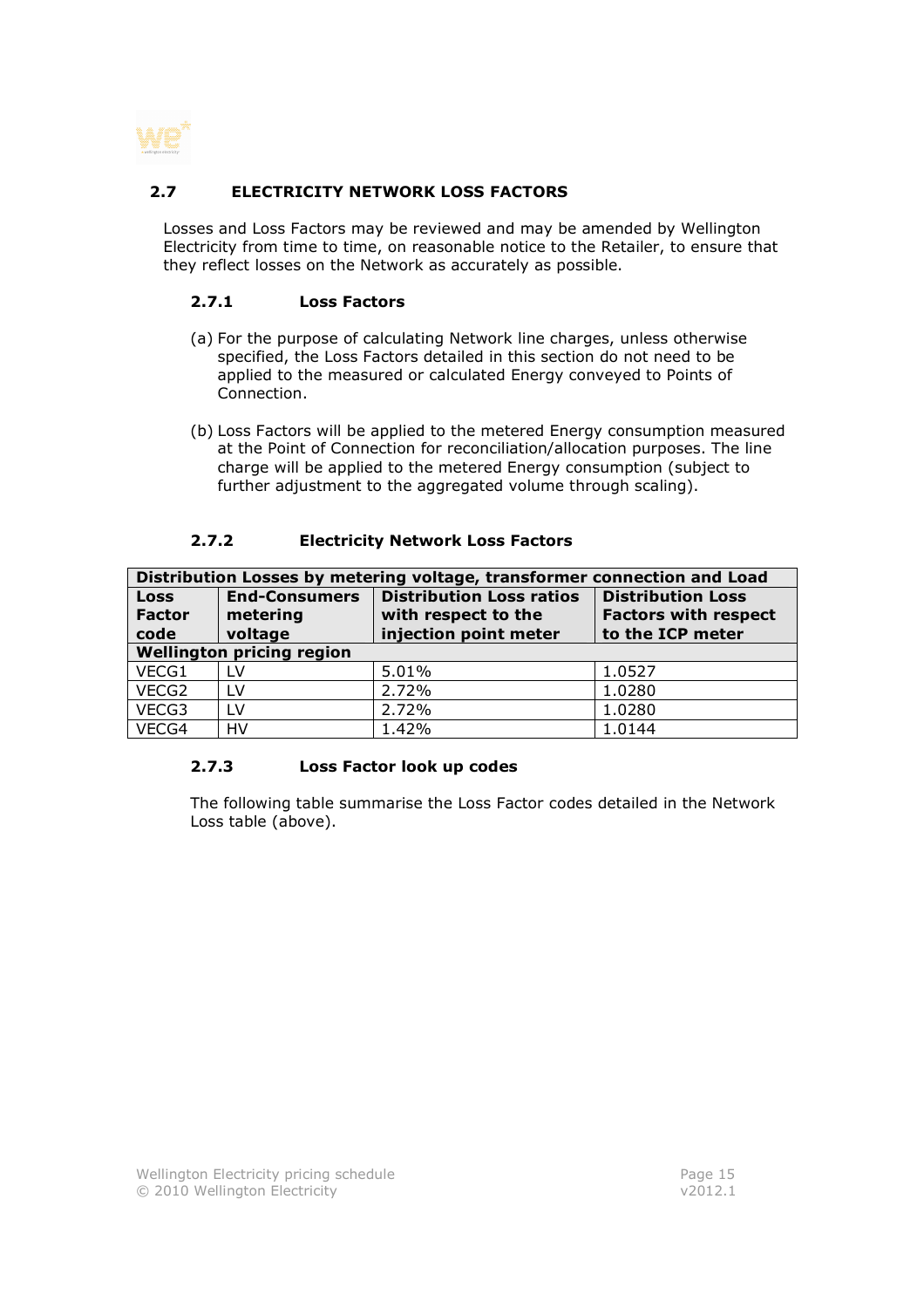

### 2.7.3.1 Wellington Loss Factor look up codes

| <b>Wellington Network distribution Losses by Load Group</b> |       |                                                               |  |  |  |
|-------------------------------------------------------------|-------|---------------------------------------------------------------|--|--|--|
| <b>Load Group</b>                                           |       | Loss factor code (LV metered)   Loss Factor code (HV metered) |  |  |  |
| <b>Un-metered</b>                                           |       |                                                               |  |  |  |
| G001                                                        | VECG1 | $\overline{\phantom{a}}$                                      |  |  |  |
| G002                                                        | VECG1 | $\overline{\phantom{a}}$                                      |  |  |  |
| <b>Residential</b>                                          |       |                                                               |  |  |  |
| G100                                                        | VECG1 | $\overline{\phantom{a}}$                                      |  |  |  |
| G101                                                        | VECG1 | $\overline{\phantom{a}}$                                      |  |  |  |
| G102                                                        | VECG1 | $\overline{\phantom{a}}$                                      |  |  |  |
| G103                                                        | VECG1 | $\blacksquare$                                                |  |  |  |
| G104                                                        | VECG1 |                                                               |  |  |  |
| G105                                                        | VECG1 | $\overline{\phantom{a}}$                                      |  |  |  |
| G106                                                        | VECG1 | $\overline{\phantom{a}}$                                      |  |  |  |
| G107                                                        | VECG1 | $\overline{\phantom{a}}$                                      |  |  |  |
| G108                                                        | VECG1 |                                                               |  |  |  |
| G109                                                        | VECG1 | $\overline{\phantom{a}}$                                      |  |  |  |
| <b>Small commercial</b>                                     |       |                                                               |  |  |  |
| GV <sub>02</sub>                                            | VECG1 | $\overline{\phantom{a}}$                                      |  |  |  |
| GV07                                                        | VECG1 | $\overline{\phantom{a}}$                                      |  |  |  |
| <b>GV14</b>                                                 | VECG1 |                                                               |  |  |  |
| <b>GV30</b>                                                 | VECG1 |                                                               |  |  |  |
| GX02                                                        | VECG2 | VECG4                                                         |  |  |  |
| GX07                                                        | VECG2 | VECG4                                                         |  |  |  |
| GX14                                                        | VECG2 | VECG4                                                         |  |  |  |
| GX30                                                        | VECG2 | VECG4                                                         |  |  |  |
| <b>Industrial</b>                                           |       |                                                               |  |  |  |
| <b>GV99</b>                                                 | VECG3 | VECG4                                                         |  |  |  |
| GX99                                                        | VECG3 | VECG4                                                         |  |  |  |
| GC60                                                        | VECG3 | VECG4                                                         |  |  |  |
| <b>GU60</b>                                                 | VECG3 | VECG4                                                         |  |  |  |
| GR60                                                        | VECG3 | VECG4                                                         |  |  |  |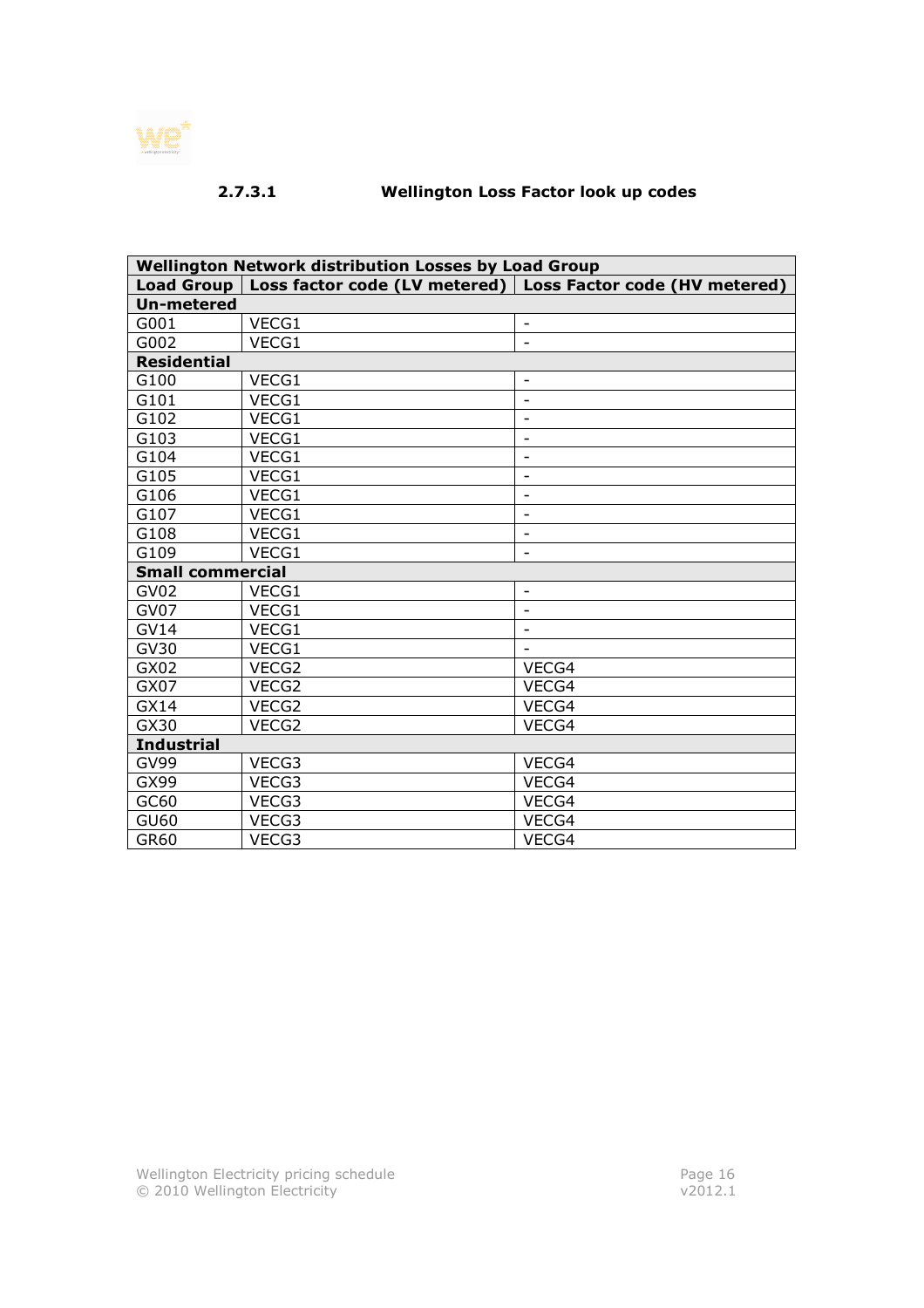

#### 2.8 OTHER CHARGES - ELECTRICITY

Unless stated otherwise below, all charges will be invoiced directly to the Retailer by Wellington Electricity and not to the End-Consumer.

All Non-Network Fault work, Retailer or End-Consumer services not listed below will be charged to the Retailer on a time and materials basis at market rates.

| #              | <b>Fee</b>                                                                                                                                                                                                                                                                                                                                                                                                                                                                                                                                           | <b>Electricity</b><br>charge           |
|----------------|------------------------------------------------------------------------------------------------------------------------------------------------------------------------------------------------------------------------------------------------------------------------------------------------------------------------------------------------------------------------------------------------------------------------------------------------------------------------------------------------------------------------------------------------------|----------------------------------------|
| $\mathbf{1}$   | New connection fee - single phase connection<br>This fee is payable when Wellington Electricity Energises a new<br>single phase Point of Connection for the first time, by inserting<br>the fuse.<br>Any additional site visits required by Wellington Electricity with<br>regard to a new connection will incur a site visit fee. For example,<br>where a site is not ready, insufficient or incorrect information is<br>provided and where the physical status of a new connection<br>needs to be inspected by Wellington Electricity.             | \$115 per<br>Point of<br>Connection    |
| $\overline{2}$ | New connection fee - two or three phase connection<br>This fee is payable when Wellington Electricity Energises a new<br>two or three phase Point of Connection for the first time, by<br>inserting the fuse.<br>Any additional site visits required by Wellington Electricity with<br>regard to a new connection will incur a site visit fee. For example,<br>where a site is not ready, insufficient or incorrect information is<br>provided and where the physical status of a new connection<br>needs to be inspected by Wellington Electricity. | \$360 per<br>Point of<br>Connection    |
| 3              | Site visit fee<br>Payable for any site visit by Wellington Electricity, including Non-<br>Network call out, temporary disconnection, urgent after hours<br>disconnection and reconnection, permanent disconnection and<br>change of capacity (where the capacity change can be completed<br>by changing fuse size within the existing fuse holder. Work in<br>excess of this will be charged directly to the End-Consumer on a<br>time and materials basis at market rates).                                                                         | \$150 per site<br>visit                |
| 4              | Permanent disconnection fee<br>Payable for permanent disconnections carried out by Wellington<br>Electricity. Any additional site visits required by Wellington<br>Electricity with regard to a permanent disconnection, for example<br>where a site is not ready, will incur a site visit fee. Work in<br>excess of standard network disconnection will be charged directly<br>to the Retailer on a time and materials basis at market rates.                                                                                                       | \$230 per<br>point of<br>disconnection |
| 5              | Late, incorrect or incomplete consumption fee data<br>This fee is payable where consumption data required in this<br>Agreement from the Retailer to Wellington Electricity, does not<br>comply with the requirement of this agreement.<br>It will be charged on the basis of the actual time spent by a<br>billing analyst to review, correct, validate and reconcile the<br>information.                                                                                                                                                            | \$120 per<br>hour                      |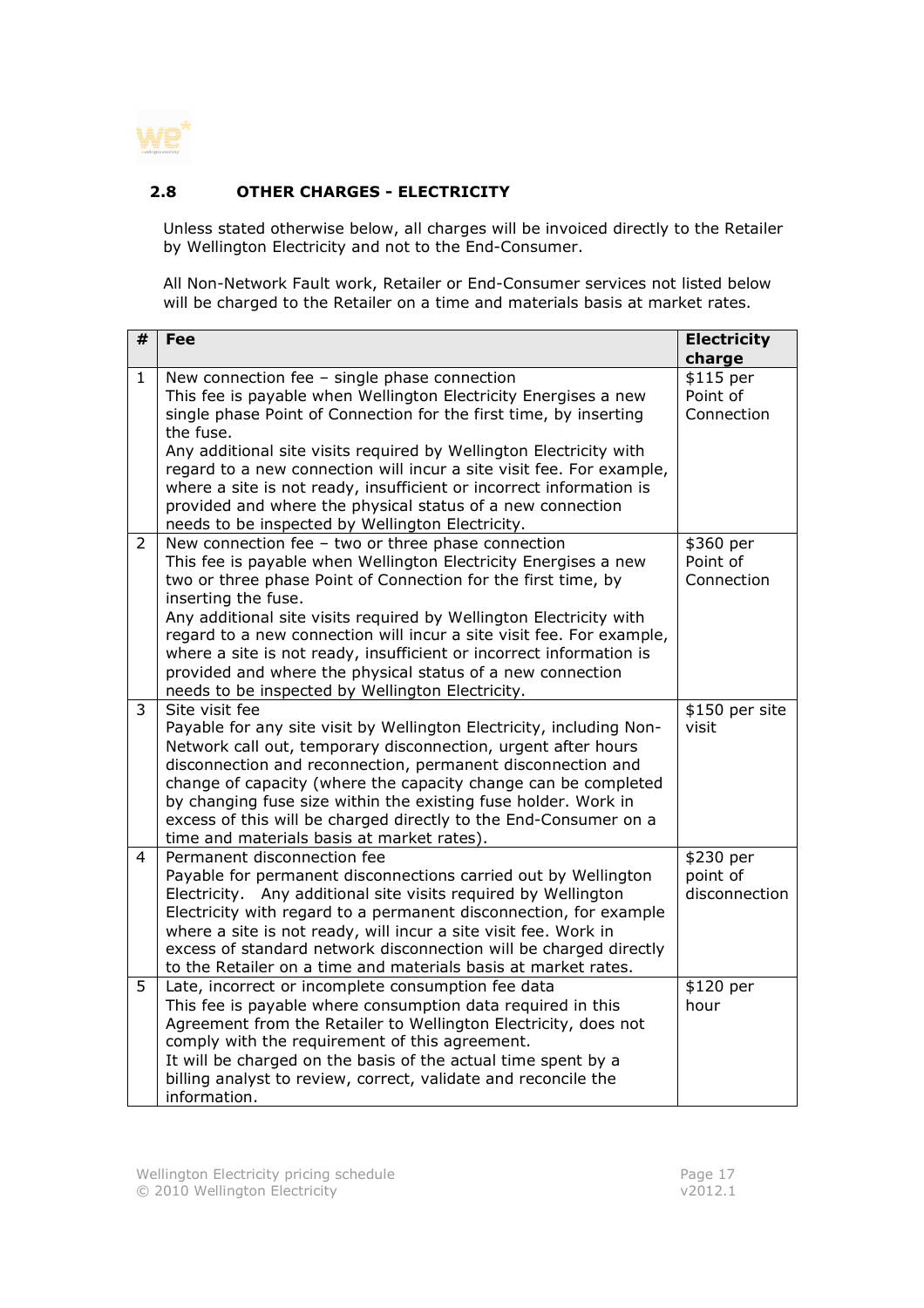

#### 2.9 SERVICE AREAS AND SERVICE LEVELS

Service areas and service levels are presented in the following maps.

#### 2.9.1 Residential Service Areas - Wellington Network

## **Standard Service Levels**

Wellington region - Residential customers



Effective: 1 May 2005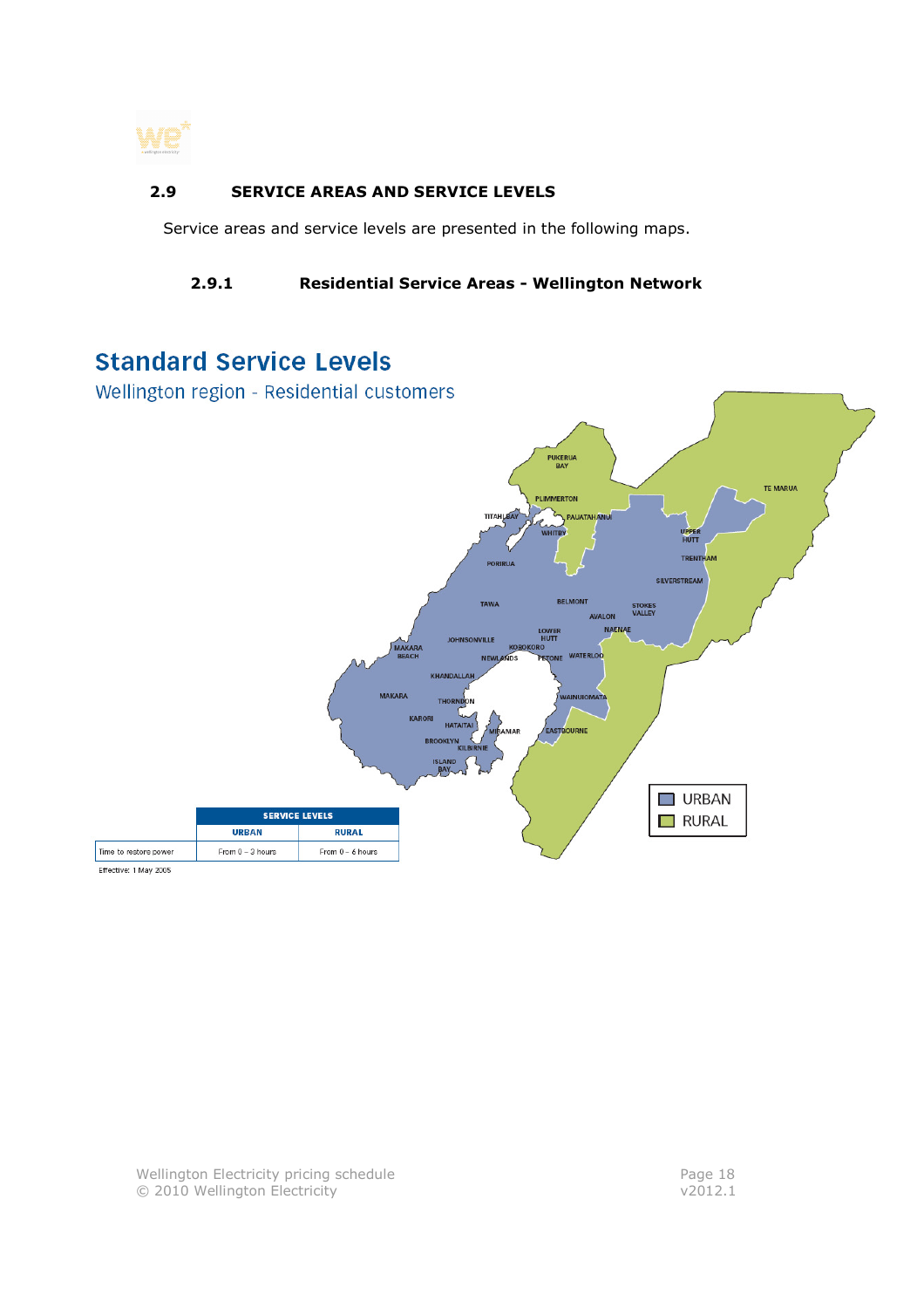

#### 2.9.2 Commercial Service Areas - Wellington Network